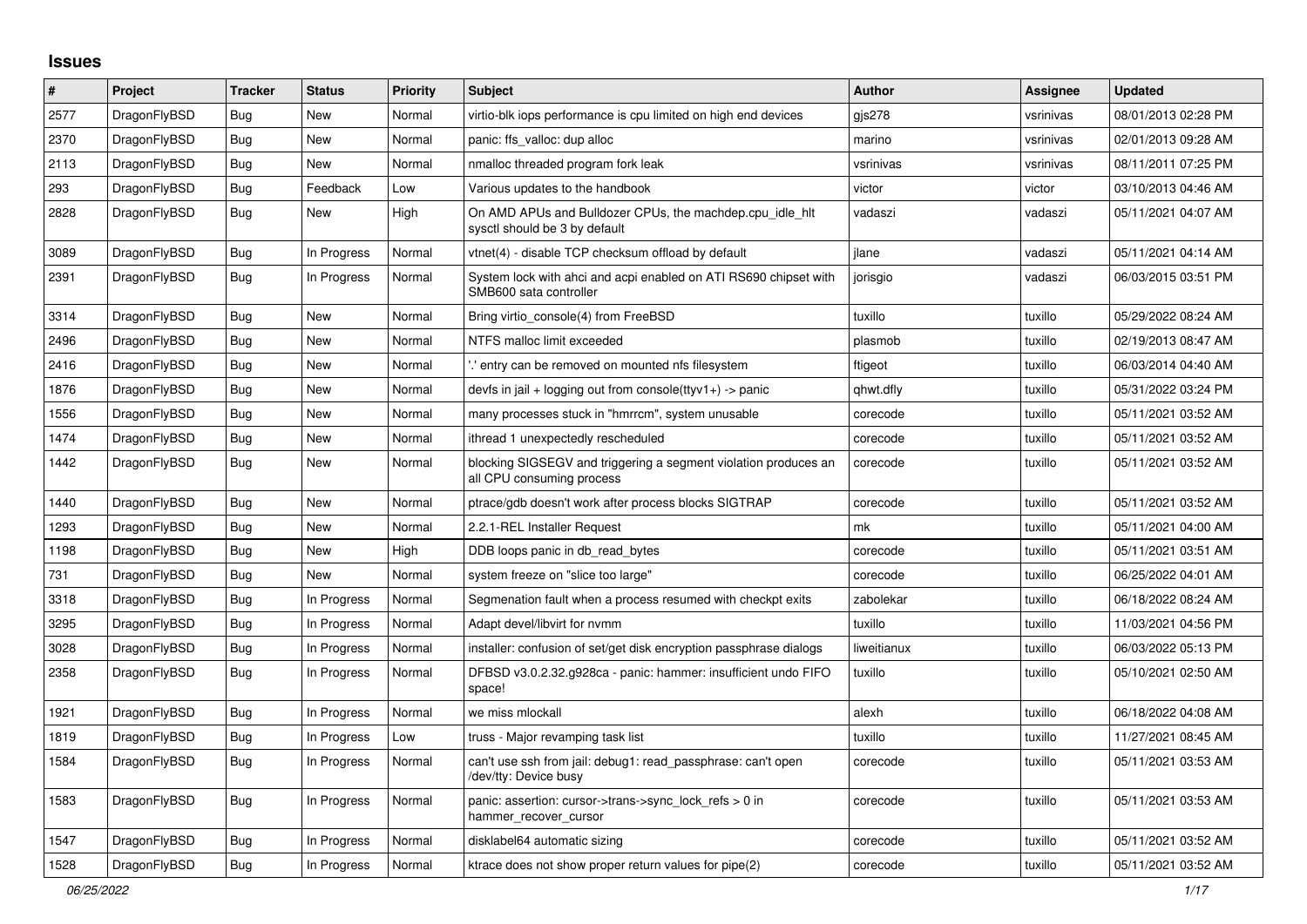| $\sharp$ | Project      | <b>Tracker</b> | <b>Status</b> | <b>Priority</b> | Subject                                                                                    | <b>Author</b>    | Assignee | <b>Updated</b>      |
|----------|--------------|----------------|---------------|-----------------|--------------------------------------------------------------------------------------------|------------------|----------|---------------------|
| 1475     | DragonFlyBSD | Bug            | In Progress   | Normal          | kernel blocks with low memory and syscons setting a high res mode<br>/ scrollback          | corecode         | tuxillo  | 05/11/2021 03:52 AM |
| 1469     | DragonFlyBSD | Bug            | In Progress   | Normal          | Hammer history security concern                                                            | corecode         | tuxillo  | 05/11/2021 03:52 AM |
| 1390     | DragonFlyBSD | <b>Bug</b>     | In Progress   | Normal          | Use id_t type for {get,set}priority()                                                      | Anonymous        | tuxillo  | 07/05/2019 02:18 AM |
| 1030     | DragonFlyBSD | Bug            | In Progress   | Normal          | msdosfs umount panic                                                                       | corecode         | tuxillo  | 05/11/2021 03:51 AM |
| 998      | DragonFlyBSD | <b>Bug</b>     | In Progress   | Normal          | Unconfiguring a vn while it is mounted                                                     | rumcic           | tuxillo  | 05/11/2021 04:00 AM |
| 781      | DragonFlyBSD | <b>Bug</b>     | In Progress   | Normal          | fdisk uses wrong geometry on usb flash drives                                              | corecode         | tuxillo  | 05/11/2021 03:50 AM |
| 742      | DragonFlyBSD | <b>Bug</b>     | In Progress   | Normal          | umount problems with multiple mounts                                                       | corecode         | tuxillo  | 06/25/2022 04:02 AM |
| 3160     | DragonFlyBSD | Submit         | In Progress   | Normal          | State the implementation difference in pkill/pgrep manual                                  | sevan            | tuxillo  | 06/03/2022 05:15 PM |
| 3145     | DragonFlyBSD | Submit         | In Progress   | Normal          | Update libelf to FreeBSD 12 current and build as base library usable<br>by ports           | davshao          | tuxillo  | 08/20/2021 03:58 PM |
| 1700     | DragonFlyBSD | Submit         | In Progress   | Normal          | skip boot2 menu on <enter></enter>                                                         | Johannes.Hofmann | tuxillo  | 05/15/2022 08:35 AM |
| 3205     | DragonFlyBSD | Bug            | Feedback      | High            | Go compiler net test failing                                                               | t dfbsd          | tuxillo  | 05/10/2021 02:45 AM |
| 1587     | DragonFlyBSD | Bug            | Feedback      | Normal          | can't gdb across fork                                                                      | corecode         | tuxillo  | 05/11/2021 03:54 AM |
| 1579     | DragonFlyBSD | Bug            | Feedback      | Normal          | dfly 2.4.1 does not like HP DL360G4p and Smart Array 6400 with<br>MSA20                    | tomaz.borstnar   | tuxillo  | 06/02/2014 02:44 PM |
| 1428     | DragonFlyBSD | Bug            | Feedback      | Low             | POSIX.1e implementation is too old                                                         | hasso            | tuxillo  | 05/11/2021 04:00 AM |
| 1397     | DragonFlyBSD | Bug            | Feedback      | Normal          | jobs -I output inconsistency when called from script                                       | Anonymous        | tuxillo  | 05/15/2022 05:07 AM |
| 1287     | DragonFlyBSD | Bug            | Feedback      | Normal          | altg configuration doesn't work                                                            | corecode         | tuxillo  | 05/11/2021 03:51 AM |
| 911      | DragonFlyBSD | Bug            | Feedback      | Normal          | kidload/kernel linker can exceed malloc reserve and panic system                           | corecode         | tuxillo  | 05/11/2021 03:51 AM |
| 901      | DragonFlyBSD | Bug            | Feedback      | Normal          | route show needs to get data from all cpus                                                 | corecode         | tuxillo  | 05/11/2021 03:50 AM |
| 847      | DragonFlyBSD | Bug            | Feedback      | Normal          | processes getting stuck on mount point                                                     | corecode         | tuxillo  | 05/11/2021 03:50 AM |
| 2721     | DragonFlyBSD | Submit         | Feedback      | Low             | Some few zalloc calls to objcache ones replacements                                        | dclink           | tuxillo  | 05/11/2021 04:08 AM |
| 2717     | DragonFlyBSD | Submit         | Feedback      | Normal          | Out of range numeric handling                                                              | dclink           | tuxillo  | 05/11/2021 04:08 AM |
| 2438     | DragonFlyBSD | Submit         | Feedback      | Normal          | <b>TRIM</b> fixes                                                                          | Anonymous        | tuxillo  | 05/11/2021 03:45 AM |
| 2585     | DragonFlyBSD | Bug            | New           | Normal          | Dfly 3.4.3 on ESXi 5.1, HP Smart Array P410 passthrough<br>recognised, but not functioning | yggdrasil        | swildner | 05/09/2022 08:14 AM |
| 2265     | DragonFlyBSD | Bug            | New           | Normal          | mbsrtowcs does not properly handle invalid mbstate_t in ps                                 | c.turner1        | swildner | 01/10/2012 07:56 PM |
| 2252     | DragonFlyBSD | Bug            | New           | Low             | snd hda not useable if loaded via /boot/loader.conf                                        | xbit             | swildner | 12/14/2011 12:23 AM |
| 1714     | DragonFlyBSD | <b>Bug</b>     | New           | Low             | hwpmc                                                                                      | alexh            | swildner | 08/18/2012 02:03 PM |
| 341      | DragonFlyBSD | <b>Bug</b>     | <b>New</b>    | Normal          | Vinum erroneously repors devices as busy                                                   | corecode         | swildner | 01/21/2012 04:50 AM |
| 1769     | DragonFlyBSD | <b>Bug</b>     | New           | Normal          | panic: assertion: _tp->tt_msg->tt_cpuid == mycpuid in<br>tcp_callout_active                | pavalos          | sjg      | 05/15/2022 11:07 AM |
| 1532     | DragonFlyBSD | <b>Bug</b>     | New           | Low             | jemalloc doesn't work on DragonFly                                                         | hasso            | sjg      | 08/02/2011 01:14 AM |
| 1302     | DragonFlyBSD | <b>Bug</b>     | In Progress   | Normal          | Checkpoint regression?                                                                     | sjg              | sjg      | 07/10/2013 05:22 PM |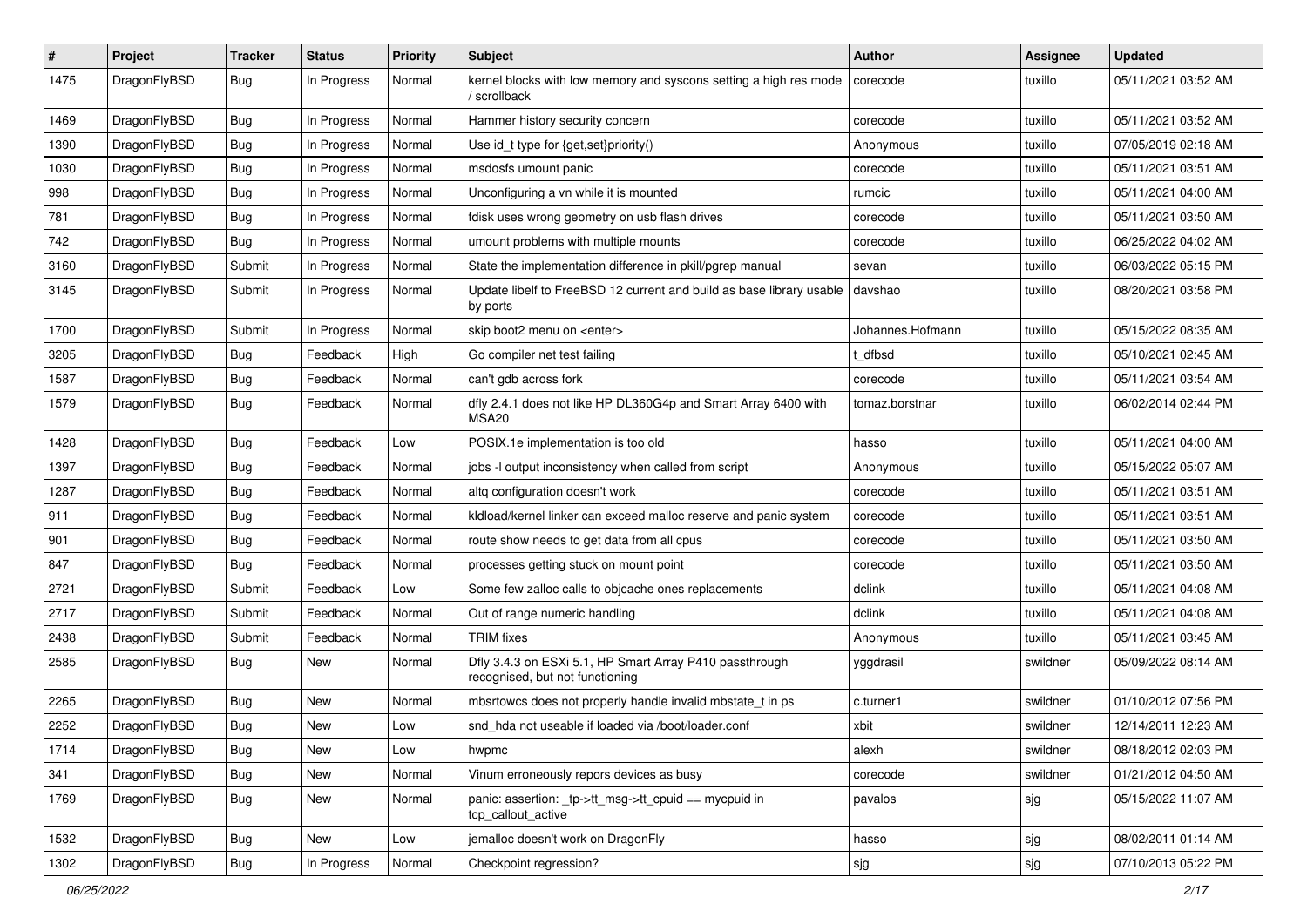| #    | Project      | <b>Tracker</b> | <b>Status</b> | <b>Priority</b> | Subject                                                                                                                                                  | Author          | Assignee  | <b>Updated</b>      |
|------|--------------|----------------|---------------|-----------------|----------------------------------------------------------------------------------------------------------------------------------------------------------|-----------------|-----------|---------------------|
| 2825 | DragonFlyBSD | Bug            | <b>New</b>    | High            | 3x dhclient = hanging system (objcache exhausted)                                                                                                        | jaccovonb       | sepherosa | 05/11/2021 03:55 AM |
| 168  | DragonFlyBSD | Bug            | In Progress   | Normal          | Livelocked limit engaged while trying to setup IPW wireless                                                                                              | mschacht        | sepherosa | 05/11/2021 04:05 AM |
| 2822 | DragonFlyBSD | Bug            | New           | Normal          | USB 3.0 stick throws "reading primary partition table: error<br>accessing offset 000[] for 152" error, while the stick works on any<br>other OS I tested | revuwa          | profmakx  | 06/29/2015 05:56 AM |
| 2746 | DragonFlyBSD | Bug            | New           | Normal          | some fraction of xterms started from the xmonad window manager<br>get killed with SIGALRM                                                                | isenmann        | profmakx  | 12/28/2014 02:51 AM |
| 600  | DragonFlyBSD | Bug            | New           | Low             | /sys/libkern/karc4random                                                                                                                                 | robin_carey5    | profmakx  | 01/19/2015 03:07 AM |
| 679  | DragonFlyBSD | Bug            | <b>New</b>    | Low             | Netgraph backward compatibility for old *LEN constants                                                                                                   | nant            | nant      | 02/18/2014 05:45 AM |
| 2549 | DragonFlyBSD | Bug            | In Progress   | Normal          | netgraph7: Kernel page fault.                                                                                                                            | russiane39      | nant      | 05/10/2013 11:20 PM |
| 1969 | DragonFlyBSD | <b>Bug</b>     | New           | Normal          | pf-related network problem                                                                                                                               | pavalos         | lentferj  | 02/01/2011 06:57 PM |
| 385  | DragonFlyBSD | Bug            | Feedback      | Low             | Mail archive address removal                                                                                                                             | justin          | justin    | 03/09/2013 11:24 AM |
| 1964 | DragonFlyBSD | Bug            | New           | Normal          | iwn (panic assertion : wlan assert serialized)                                                                                                           | sjmm.ptr        | josepht   | 02/01/2011 12:57 PM |
| 1946 | DragonFlyBSD | Bug            | New           | Normal          | ieee80211 panic                                                                                                                                          | pavalos         | josepht   | 01/27/2011 06:00 PM |
| 2870 | DragonFlyBSD | Bug            | <b>New</b>    | High            | Broken text and icons when glamor acceleration is used                                                                                                   | 375gnu          | ftigeot   | 01/31/2016 12:13 AM |
| 3031 | DragonFlyBSD | Submit         | In Progress   | Normal          | Update drm/radeon to Linux 4.7.10 as much as possible                                                                                                    | davshao         | ftigeot   | 08/19/2021 12:33 PM |
| 1593 | DragonFlyBSD | Bug            | Feedback      | Normal          | panic: assertion: $ccb == ap > ap$ err $ccb$ in ahci put err $ccb$                                                                                       | ftigeot         | ftigeot   | 05/15/2022 05:09 AM |
| 2092 | DragonFlyBSD | Bug            | New           | Normal          | Panic: Bad link elm 0x next->prev != elm                                                                                                                 | masterblaster   | dillon    | 12/04/2011 12:49 PM |
| 3154 | DragonFlyBSD | Submit         | New           | Normal          | Update serial handling in bootloader                                                                                                                     | ddegroot        | dillon    | 11/06/2018 11:21 PM |
| 2819 | DragonFlyBSD | Bug            | In Progress   | Normal          | Random micro system freezes after a week of uptime                                                                                                       | ftigeot         | dillon    | 08/16/2015 08:46 PM |
| 2037 | DragonFlyBSD | Bug            | Feedback      | Normal          | Panic Bad link elm while building packages                                                                                                               | ftigeot         | dillon    | 04/21/2011 07:20 AM |
| 1831 | DragonFlyBSD | Bug            | Feedback      | High            | HAMMER "malloc limit exceeded" panic                                                                                                                     | eocallaghan     | dillon    | 06/04/2022 04:38 AM |
| 1411 | DragonFlyBSD | Bug            | Feedback      | Normal          | Burning doesn't work with ahci(4)                                                                                                                        | hasso           | dillon    | 05/11/2021 04:00 AM |
| 1127 | DragonFlyBSD | Bug            | Feedback      | Low             | cdrom drive not detected                                                                                                                                 | tgr             | corecode  | 01/15/2015 08:55 AM |
| 1538 | DragonFlyBSD | Bug            | New           | Low             | mountroot should probe file systems                                                                                                                      | corecode        | alexh     | 11/24/2010 06:35 PM |
| 1430 | DragonFlyBSD | <b>Bug</b>     | New           | Normal          | Buggy w(1)?                                                                                                                                              | hasso           | alexh     | 11/24/2010 08:09 AM |
| 2353 | DragonFlyBSD | Bug            | In Progress   | Normal          | panic: assertion "gd->gd_spinlocks_wr == 0" failed in<br>bsd4_schedulerclock                                                                             | jaydg           | alexh     | 11/28/2012 01:57 AM |
| 2100 | DragonFlyBSD | Bug            | Feedback      | Normal          | devfs related panic                                                                                                                                      | sepherosa       | alexh     | 07/10/2011 02:29 PM |
| 3316 | DragonFlyBSD | <b>Bug</b>     | New           | Normal          | hammer2_dirent_create() allows creating >1 dirents with the same<br>name                                                                                 | tkusumi         |           | 06/05/2022 12:35 PM |
| 3313 | DragonFlyBSD | Bug            | New           | Normal          | Can't boot from my live USB at all. The kernel loading process<br>hangs.                                                                                 | rempas          |           | 06/03/2022 12:16 AM |
| 3311 | DragonFlyBSD | Bug            | <b>New</b>    | Low             | TrueCrypt support may cause kernel crash                                                                                                                 | arcade@b1t.name |           | 04/29/2022 06:19 AM |
| 3302 | DragonFlyBSD | <b>Bug</b>     | New           | Normal          | Will not boot on System76 Lemur Pro (lemp10)                                                                                                             | piecuch         |           | 11/03/2021 10:21 AM |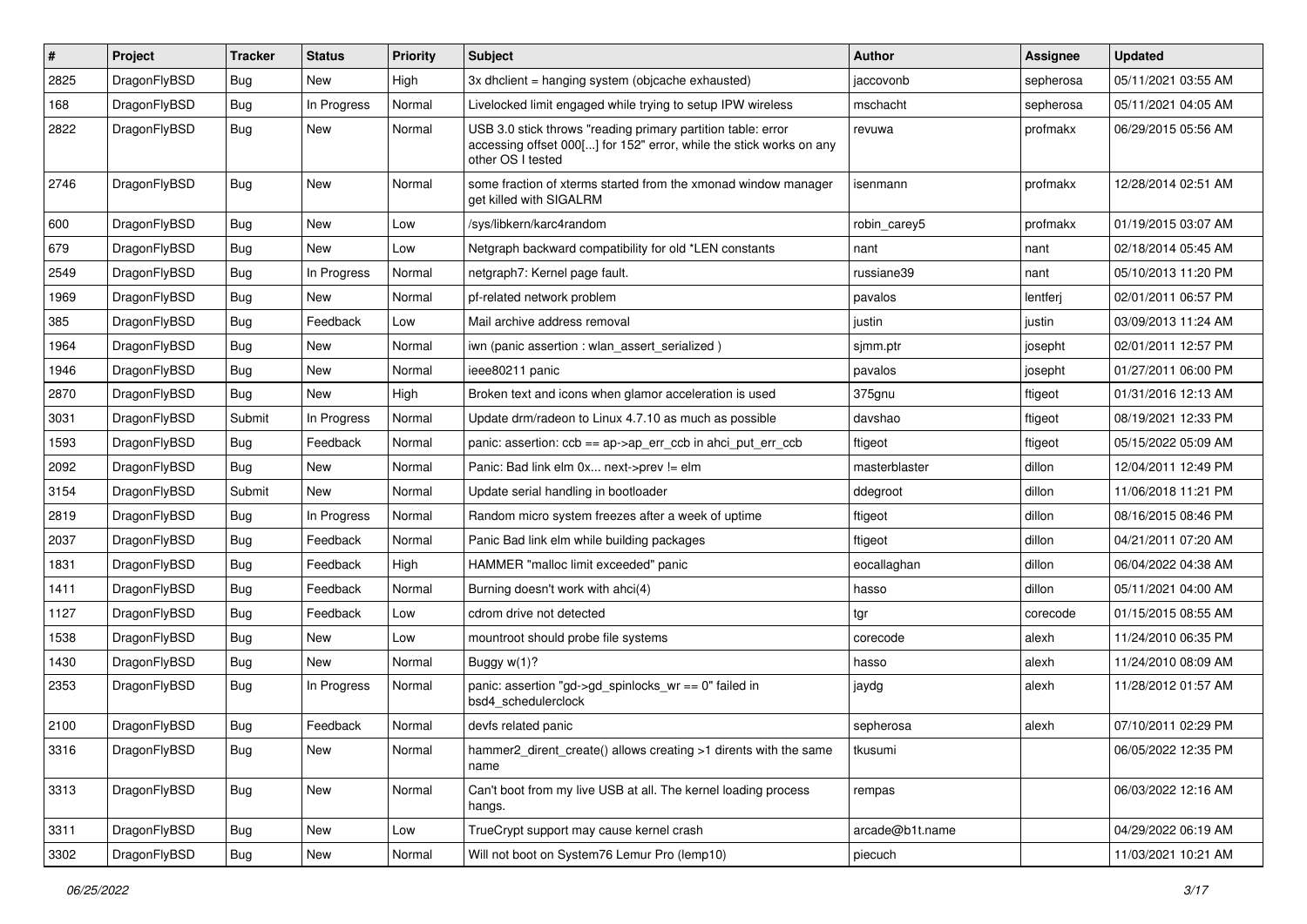| $\sharp$ | Project      | <b>Tracker</b> | <b>Status</b> | <b>Priority</b> | Subject                                                                                                   | <b>Author</b>     | Assignee | <b>Updated</b>      |
|----------|--------------|----------------|---------------|-----------------|-----------------------------------------------------------------------------------------------------------|-------------------|----------|---------------------|
| 3301     | DragonFlyBSD | Bug            | <b>New</b>    | Normal          | Gkrellm from the packages is not showing logged in users in main<br>window, logged in users always $== 0$ | adrian            |          | 01/08/2022 04:24 AM |
| 3300     | DragonFlyBSD | Bug            | <b>New</b>    | Normal          | Running Xvnc from TigerVNC package through the INETD daemon<br>in TCP WAIT mode fails hard                | adrian            |          | 01/08/2022 04:25 AM |
| 3298     | DragonFlyBSD | <b>Bug</b>     | New           | Normal          | Running "w" and having logged in via XDM through VNC, "w" prints<br>an extra error message                | piecuch           |          | 10/25/2021 09:16 AM |
| 3284     | DragonFlyBSD | Bug            | <b>New</b>    | Normal          | Wrong towlower() result for U+038A                                                                        | bhaible           |          | 07/10/2021 03:34 AM |
| 3283     | DragonFlyBSD | Bug            | <b>New</b>    | Normal          | mknodat() cannot create FIFOs                                                                             | bhaible           |          | 07/10/2021 03:34 AM |
| 3282     | DragonFlyBSD | <b>Bug</b>     | New           | Normal          | unexpected errno value from fopen()                                                                       | bhaible           |          | 07/10/2021 03:34 AM |
| 3281     | DragonFlyBSD | <b>Bug</b>     | <b>New</b>    | Normal          | Crash after leaving unattended for a while                                                                | bhaible           |          | 07/10/2021 03:32 AM |
| 3280     | DragonFlyBSD | <b>Bug</b>     | <b>New</b>    | Normal          | KMS console and i915(4) not working in 6.0                                                                | cmusser           |          | 07/10/2021 03:35 AM |
| 3278     | DragonFlyBSD | Bug            | <b>New</b>    | Normal          | Second screen image is distorted                                                                          | arcade@b1t.name   |          | 07/10/2021 03:36 AM |
| 3266     | DragonFlyBSD | <b>Bug</b>     | <b>New</b>    | High            | Filesystems broken due to "KKASSERT(count &<br>TOK_COUNTMASK);"                                           | tkusumi           |          | 03/15/2021 01:21 PM |
| 3252     | DragonFlyBSD | <b>Bug</b>     | <b>New</b>    | Normal          | tcsetattr/tcgetattr set errno incorrectly on non-TTY                                                      | tonyc             |          | 10/26/2020 09:34 PM |
| 3249     | DragonFlyBSD | <b>Bug</b>     | New           | Normal          | HAMMER2 fsync(2) not working properly                                                                     | tkusumi           |          | 09/21/2020 07:07 AM |
| 3247     | DragonFlyBSD | <b>Bug</b>     | New           | Normal          | Kernel panic doing nothing much                                                                           | phma              |          | 09/12/2020 11:40 PM |
| 3246     | DragonFlyBSD | <b>Bug</b>     | <b>New</b>    | Normal          | HAMMER2 unable to handle ENOSPC properly                                                                  | tkusumi           |          | 09/04/2020 11:11 AM |
| 3245     | DragonFlyBSD | <b>Bug</b>     | New           | Normal          | panic: free: quard1x fail, i915 load from loader.conf                                                     | polachok          |          | 08/21/2020 10:36 AM |
| 3243     | DragonFlyBSD | <b>Bug</b>     | New           | Normal          | SMART status not reported properly for SSD disks                                                          | daftaupe          |          | 09/09/2020 11:03 PM |
| 3240     | DragonFlyBSD | <b>Bug</b>     | New           | High            | compile error because of openssl with /usr/dports/security/rhash for<br>mysql 8 install                   | <b>UlasSAYGIN</b> |          | 06/04/2020 08:05 AM |
| 3239     | DragonFlyBSD | <b>Bug</b>     | <b>New</b>    | Normal          | unable to SIGKILL glitched emacs                                                                          | piecuch           |          | 05/26/2020 03:30 AM |
| 3238     | DragonFlyBSD | <b>Bug</b>     | New           | Normal          | race conditions when printing from vkernel console                                                        | piecuch           |          | 05/19/2020 02:50 PM |
| 3235     | DragonFlyBSD | <b>Bug</b>     | <b>New</b>    | Normal          | Kernel panic in devfs_vnops.c                                                                             | mneumann          |          | 04/28/2020 07:00 AM |
| 3231     | DragonFlyBSD | <b>Bug</b>     | <b>New</b>    | Normal          | wifi drops on 5.8                                                                                         | tse               |          | 04/06/2020 05:08 AM |
| 3228     | DragonFlyBSD | <b>Bug</b>     | New           | Low             | pfi kif unref: state refcount $\leq$ 0 in dmesg                                                           | justin            |          | 03/05/2021 06:39 AM |
| 3226     | DragonFlyBSD | <b>Bug</b>     | <b>New</b>    | Normal          | Xorg freezes in vm: thread stuck in "objtrm1"                                                             | peeter            |          | 04/08/2020 02:10 AM |
| 3225     | DragonFlyBSD | <b>Bug</b>     | New           | Normal          | nfsd freeze when using qemu                                                                               | tse               |          | 03/17/2020 11:52 AM |
| 3224     | DragonFlyBSD | <b>Bug</b>     | New           | Normal          | Kernel panic when trying to ping6                                                                         | zhtw              |          | 03/08/2020 08:55 AM |
| 3222     | DragonFlyBSD | <b>Bug</b>     | New           | Normal          | gcc - undefined reference to '__atomic_load' (missing libatomic?)                                         | mneumann          |          | 02/08/2020 02:45 AM |
| 3219     | DragonFlyBSD | <b>Bug</b>     | New           | Normal          | x11/xorg port can not be build                                                                            | <b>UlasSAYGIN</b> |          | 03/31/2020 08:57 AM |
| 3218     | DragonFlyBSD | <b>Bug</b>     | New           | Normal          | Kernel panics are not sent to comconsole when booted over EFI                                             | mqudsi            |          | 12/02/2019 08:52 PM |
| 3217     | DragonFlyBSD | <b>Bug</b>     | New           | Normal          | rescue tools: make install fails if rescue folder doesn't exist                                           | t dfbsd           |          | 11/27/2019 08:16 PM |
| 3215     | DragonFlyBSD | <b>Bug</b>     | New           | Normal          | Hang in tcdrain(3) after write(3)                                                                         | noloader          |          | 11/25/2019 03:08 PM |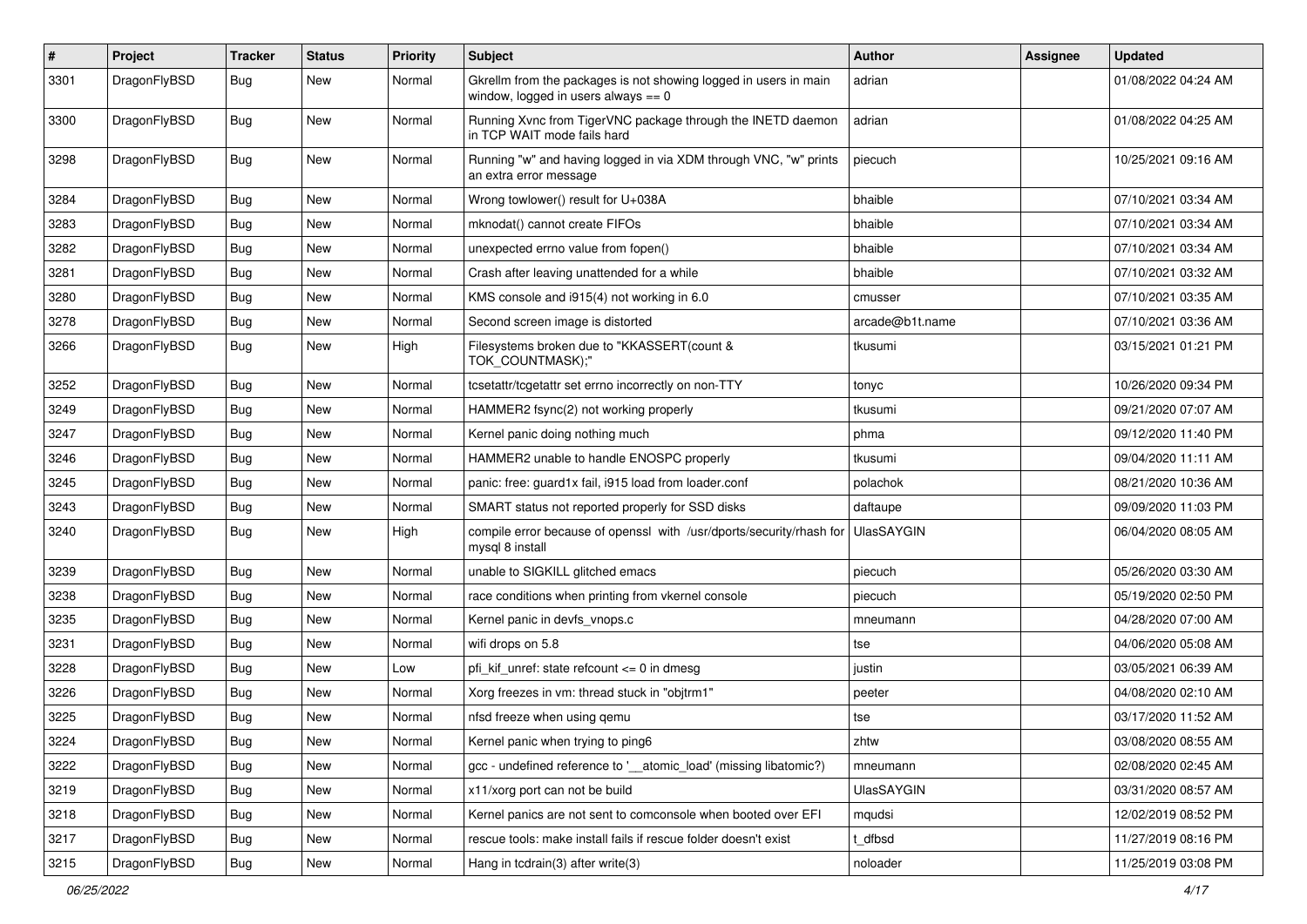| $\pmb{\#}$ | Project      | <b>Tracker</b> | <b>Status</b> | <b>Priority</b> | <b>Subject</b>                                                                                                                                              | <b>Author</b>          | <b>Assignee</b> | <b>Updated</b>      |
|------------|--------------|----------------|---------------|-----------------|-------------------------------------------------------------------------------------------------------------------------------------------------------------|------------------------|-----------------|---------------------|
| 3209       | DragonFlyBSD | Bug            | <b>New</b>    | Normal          | svc has some minor bugs                                                                                                                                     | arcade@b1t.name        |                 | 10/24/2019 09:08 AM |
| 3208       | DragonFlyBSD | Bug            | <b>New</b>    | Normal          | Crash related to nfsd                                                                                                                                       | tse                    |                 | 06/11/2020 05:52 AM |
| 3199       | DragonFlyBSD | <b>Bug</b>     | <b>New</b>    | Normal          | PFS label not found panic                                                                                                                                   | tse                    |                 | 08/21/2019 03:51 AM |
| 3197       | DragonFlyBSD | Bug            | <b>New</b>    | Normal          | DragonFly upgrades                                                                                                                                          | tse                    |                 | 04/18/2020 04:18 PM |
| 3196       | DragonFlyBSD | <b>Bug</b>     | <b>New</b>    | Normal          | test issue after redmine upgrade (2)                                                                                                                        | tuxillo                |                 | 07/05/2019 04:33 AM |
| 3194       | DragonFlyBSD | Bug            | New           | High            | Hammer kernel crash on mirror-stream of PFS after upgrade<br>(assertion "cursor->flags &<br>HAMMER_CURSOR_ITERATE_CHECK" failed in<br>hammer_btree_iterate) | Anonymous              |                 | 06/29/2019 01:32 PM |
| 3189       | DragonFlyBSD | Bug            | New           | Normal          | Allow DragonFly Mail Agent to accept an alternate config via<br>command line switch                                                                         | iang                   |                 | 08/16/2021 12:42 AM |
| 3184       | DragonFlyBSD | Bug            | <b>New</b>    | Normal          | tsleep(9) return value when PCATCH specified                                                                                                                | tkusumi                |                 | 04/03/2019 06:49 AM |
| 3170       | DragonFlyBSD | <b>Bug</b>     | <b>New</b>    | Normal          | repeatable nfsd crash                                                                                                                                       | tse                    |                 | 06/11/2020 05:52 AM |
| 3165       | DragonFlyBSD | <b>Bug</b>     | <b>New</b>    | Normal          | Looping at boot time                                                                                                                                        | gop                    |                 | 12/28/2018 01:04 PM |
| 3157       | DragonFlyBSD | Bug            | <b>New</b>    | Normal          | TP-Link UE300 not working in 5.2-RELEASE                                                                                                                    | tuxillo                |                 | 11/15/2018 02:08 PM |
| 3143       | DragonFlyBSD | <b>Bug</b>     | <b>New</b>    | Normal          | assertion "0" failed in hammer2_inode_xop_chain_sync                                                                                                        | cbin                   |                 | 07/18/2018 12:50 PM |
| 3141       | DragonFlyBSD | Bug            | <b>New</b>    | Normal          | dhclient blocks boot process                                                                                                                                | rowo                   |                 | 12/16/2018 11:01 AM |
| 3139       | DragonFlyBSD | Bug            | <b>New</b>    | Normal          | USB Mouse Does Not Work in DragonflyBSD guest on VirtualBox                                                                                                 | chiguy1256             |                 | 06/24/2018 10:14 PM |
| 3134       | DragonFlyBSD | Bug            | <b>New</b>    | Normal          | RFC 3021 (/31 networks) appear to be unsupported                                                                                                            | jailbird               |                 | 05/16/2018 11:03 PM |
| 3132       | DragonFlyBSD | Bug            | <b>New</b>    | Low             | unifdef mined                                                                                                                                               | bcallah                |                 | 04/26/2018 08:34 PM |
| 3129       | DragonFlyBSD | <b>Bug</b>     | <b>New</b>    | High            | Kernel panic with 5.2.0 on A2SDi-4C-HLN4F                                                                                                                   | stateless              |                 | 04/24/2018 12:50 AM |
| 3124       | DragonFlyBSD | Bug            | New           | High            | DragonFlyBSD 5.0.2 with Hammer2 with UEFI install doesn't boot                                                                                              | wiesl                  |                 | 06/18/2019 05:07 AM |
| 3120       | DragonFlyBSD | <b>Bug</b>     | <b>New</b>    | Normal          | Intel AC 8260 firmware does not load                                                                                                                        | Vintodrimmer           |                 | 08/28/2018 03:30 AM |
| 3117       | DragonFlyBSD | <b>Bug</b>     | <b>New</b>    | Normal          | Problem with colours if "intel" video-driver used                                                                                                           | dpostolov              |                 | 01/07/2018 11:35 PM |
| 3116       | DragonFlyBSD | Bug            | New           | Normal          | da0 detects on very big volume if to _remove_ usb install stick and<br>reboot on Intel NUC5PPYH                                                             | dpostolov              |                 | 01/07/2018 09:40 PM |
| 3110       | DragonFlyBSD | <b>Bug</b>     | <b>New</b>    | Normal          | crash with ipfw3 under load                                                                                                                                 | bnegre82               |                 | 12/09/2017 06:22 AM |
| 3107       | DragonFlyBSD | Bug            | <b>New</b>    | Low             | ACPI interrupt storm when loading i915 on Lenovo T460                                                                                                       | oyvinht                |                 | 07/15/2020 07:01 AM |
| 3101       | DragonFlyBSD | <b>Bug</b>     | New           | Low             | PFI CGI install not working in dragonflybsd 5.0.1 USB install                                                                                               | bnegre82               |                 | 05/11/2021 04:14 AM |
| 3076       | DragonFlyBSD | <b>Bug</b>     | New           | Normal          | sys/dev/netif/ig_hal/e1000_ich8lan.c:1594: sanity checking mixup?                                                                                           | dcb                    |                 | 10/11/2017 01:58 AM |
| 3052       | DragonFlyBSD | <b>Bug</b>     | New           | Normal          | panic DragonFly v4.8.1-RELEASE by mounting a malformed NTFS<br>image [64.000]                                                                               | open.source@ribose.com |                 | 08/14/2017 03:22 AM |
| 3051       | DragonFlyBSD | <b>Bug</b>     | New           | Normal          | panic DragonFly v4.8.1-RELEASE by mounting a malformed NTFS<br>image [12.000]                                                                               | open.source@ribose.com |                 | 08/14/2017 03:20 AM |
| 3049       | DragonFlyBSD | <b>Bug</b>     | New           | Normal          | panic DragonFly v4.8.1-RELEASE by mounting a malformed<br>msdosfs image [12.128]                                                                            | open.source@ribose.com |                 | 08/14/2017 02:53 AM |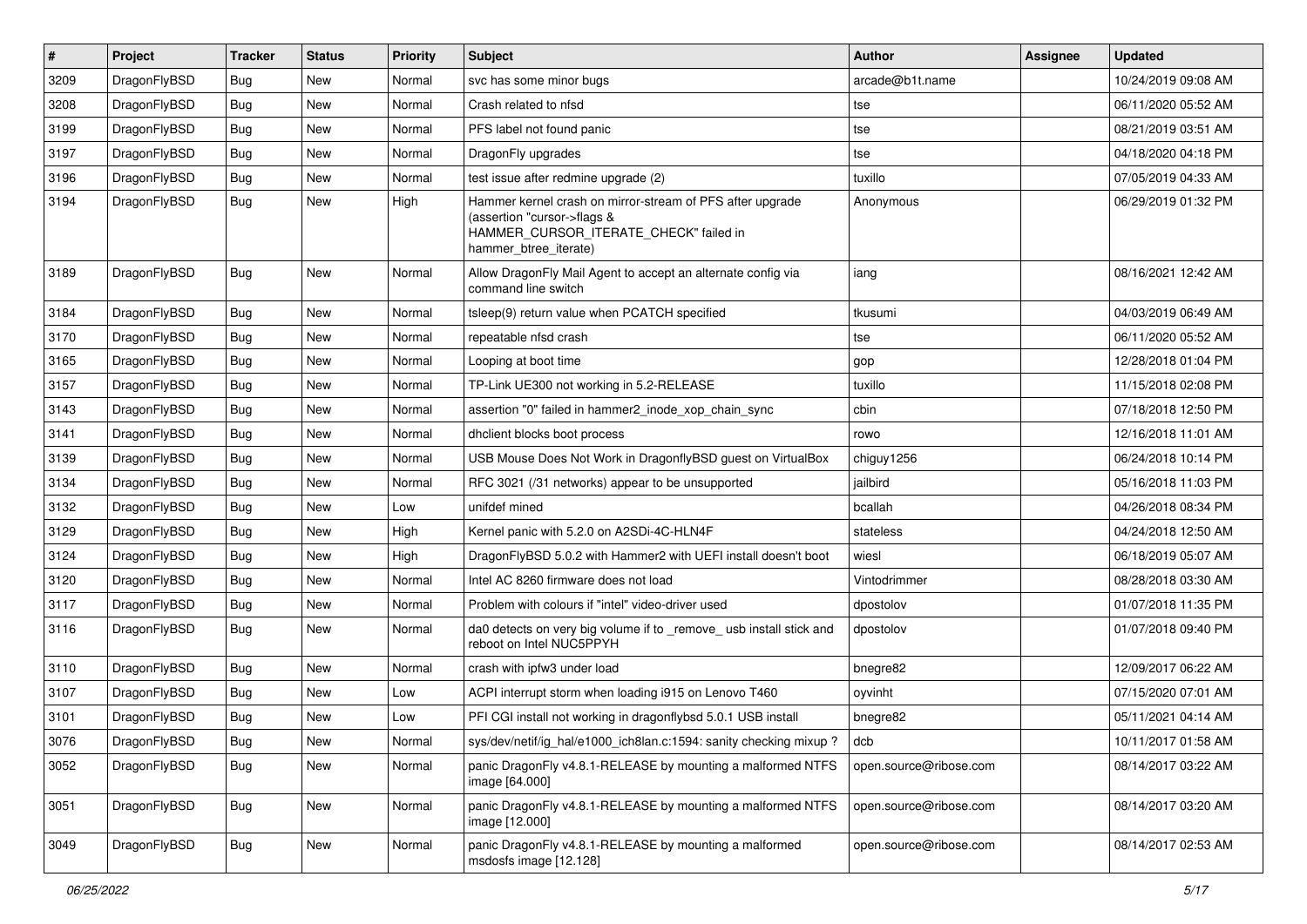| $\sharp$ | Project      | <b>Tracker</b> | <b>Status</b> | <b>Priority</b> | Subject                                                                                                   | Author          | Assignee | <b>Updated</b>      |
|----------|--------------|----------------|---------------|-----------------|-----------------------------------------------------------------------------------------------------------|-----------------|----------|---------------------|
| 3047     | DragonFlyBSD | <b>Bug</b>     | <b>New</b>    | Normal          | HAMMER critical write error                                                                               | samuel          |          | 06/19/2019 09:50 AM |
| 3036     | DragonFlyBSD | <b>Bug</b>     | <b>New</b>    | Normal          | panic in icmp_redirect_start() ASSERT_IN_NETISR(0)                                                        | tautolog        |          | 05/11/2017 07:27 PM |
| 3035     | DragonFlyBSD | Bug            | New           | Normal          | panic: assertion "cpu $>= 0$ && cpu < ncpus" failed in netisr cpuport<br>at /usr/src/sys/net/netisr2.h:87 | masu            |          | 05/11/2017 01:24 AM |
| 3029     | DragonFlyBSD | Bug            | New           | Normal          | Running DflyBSD 4.8 on FreeBSD bhyve as a guest                                                           | iron            |          | 05/13/2022 04:33 AM |
| 3025     | DragonFlyBSD | <b>Bug</b>     | <b>New</b>    | Normal          | sys/dev/powermng/powernow/powernow.c:284: bad comparison?                                                 | dcb             |          | 09/23/2017 07:45 AM |
| 3024     | DragonFlyBSD | Bug            | <b>New</b>    | Low             | sys/dev/netif/wi/if_wi.c:1090]: (style) Redundant condition                                               | dcb             |          | 04/11/2017 11:56 AM |
| 3022     | DragonFlyBSD | <b>Bug</b>     | New           | Normal          | sys/dev/netif/ath/ath/if_ath.c:2142: strange bitmask?                                                     | dcb             |          | 04/11/2017 11:49 AM |
| 3018     | DragonFlyBSD | <b>Bug</b>     | New           | Normal          | sys/bus/u4b/wlan/if_run.c:5464]: (style) Redundant condition                                              | dcb             |          | 04/11/2017 11:26 AM |
| 3006     | DragonFlyBSD | Bug            | <b>New</b>    | Normal          | boot0cfg: panic in kern_udev.c in function _udev_dict_set_cstr when<br>installing in VirtualBox           | MichiGreat      |          | 04/01/2017 02:22 PM |
| 2994     | DragonFlyBSD | Bug            | <b>New</b>    | Normal          | Intermittent boot hangs after git: hammer - HAMMER Version 7                                              | davshao         |          | 03/30/2017 02:06 PM |
| 2972     | DragonFlyBSD | <b>Bug</b>     | New           | Normal          | ipfw3 "deny to me" does not work correctly                                                                | mneumann        |          | 12/27/2016 12:11 PM |
| 2970     | DragonFlyBSD | <b>Bug</b>     | <b>New</b>    | Normal          | kernel 4.7: "Is -I" causes panic on UDF filesystem: "bgetvp -<br>overlapping buffer"                      | peeter          |          | 12/21/2016 02:46 AM |
| 2936     | DragonFlyBSD | Bug            | <b>New</b>    | Normal          | loader.efi crashes while loading kernel                                                                   | spaceille       |          | 08/20/2016 06:17 AM |
| 2931     | DragonFlyBSD | <b>Bug</b>     | New           | Low             | 'gdb' of 'vkernel' unable to print backtrace                                                              | tofergus        |          | 07/26/2016 01:51 PM |
| 2930     | DragonFlyBSD | Bug            | <b>New</b>    | High            | 'objcache' causes panic during 'nfs_readdir'                                                              | tofergus        |          | 07/26/2016 01:09 PM |
| 2924     | DragonFlyBSD | <b>Bug</b>     | New           | Normal          | cat -v fails to tag characters in extended table with M- prefix with<br>some locales                      | sevan           |          | 07/11/2016 07:18 AM |
| 2917     | DragonFlyBSD | <b>Bug</b>     | <b>New</b>    | Normal          | da8: reading primary partition table: error accessing offset<br>000000000000 for 512                      | liweitianux     |          | 05/11/2021 08:43 PM |
| 2915     | DragonFlyBSD | Bug            | New           | High            | Hammer mirror-copy problem                                                                                | dfbsd           |          | 08/25/2016 05:28 AM |
| 2898     | DragonFlyBSD | <b>Bug</b>     | <b>New</b>    | Normal          | <b>HAMMER</b> panic                                                                                       | pavalos         |          | 11/03/2018 07:05 AM |
| 2892     | DragonFlyBSD | <b>Bug</b>     | New           | Normal          | swap pager:indefinite wait bufferf error                                                                  | lhmwzy          |          | 02/21/2016 10:32 PM |
| 2891     | DragonFlyBSD | Bug            | <b>New</b>    | Normal          | Kernel panic in IEEE802.11 related code                                                                   | shamaz          |          | 05/29/2016 05:49 PM |
| 2890     | DragonFlyBSD | <b>Bug</b>     | New           | Normal          | not able to boot usb installer on Toshiba Chromebook 2                                                    | johnnywhishbone |          | 02/22/2016 03:42 AM |
| 2887     | DragonFlyBSD | <b>Bug</b>     | <b>New</b>    | Low             | Missing extattr_namespace_to_string and<br>extattr_string_to_namespace functions                          | rubenk          |          | 02/06/2016 05:09 AM |
| 2886     | DragonFlyBSD | Bug            | <b>New</b>    | Normal          | dragonfly mail agent: sending a testmail causes high system load                                          | worf            |          | 02/05/2016 05:53 AM |
| 2882     | DragonFlyBSD | <b>Bug</b>     | New           | Low             | bridge sends packets from individual interfaces                                                           | arcade@b1t.name |          | 01/09/2016 12:43 PM |
| 2881     | DragonFlyBSD | <b>Bug</b>     | New           | Normal          | Pulseaudio hangs/resets system when starting X11                                                          | mneumann        |          | 01/09/2016 03:08 AM |
| 2878     | DragonFlyBSD | <b>Bug</b>     | New           | Low             | [fix] CCVER problem when using clang and cpu extensions<br>(intrinsics)                                   | arcade@b1t.name |          | 06/24/2016 04:25 AM |
| 2877     | DragonFlyBSD | <b>Bug</b>     | New           | Low             | sed fails when working with UTF-8 locale and non-UTF symbols                                              | arcade@b1t.name |          | 12/30/2015 11:20 AM |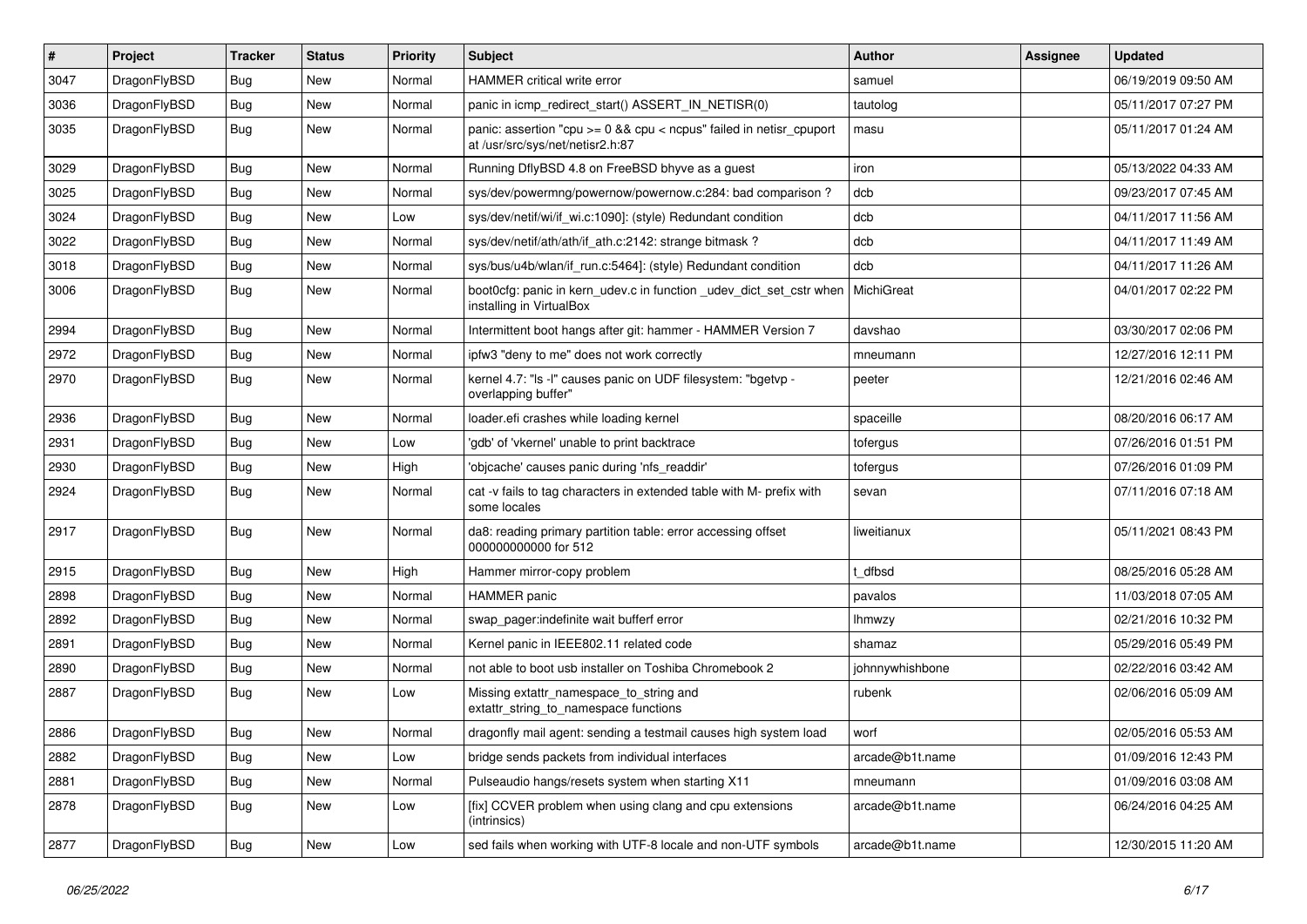| $\pmb{\#}$ | Project      | <b>Tracker</b> | <b>Status</b> | <b>Priority</b> | <b>Subject</b>                                                                                                       | Author           | <b>Assignee</b> | <b>Updated</b>      |
|------------|--------------|----------------|---------------|-----------------|----------------------------------------------------------------------------------------------------------------------|------------------|-----------------|---------------------|
| 2874       | DragonFlyBSD | Bug            | <b>New</b>    | Normal          | make world DESTDIR=/emptydir fails                                                                                   | pascii           |                 | 12/25/2015 07:04 AM |
| 2863       | DragonFlyBSD | <b>Bug</b>     | <b>New</b>    | Normal          | HAMMER synch tid is zero                                                                                             | shamaz           |                 | 12/12/2015 11:24 PM |
| 2859       | DragonFlyBSD | Bug            | New           | Low             | Installer configuration menu always highlights "Select timezone", no<br>matter which step was last completed.        | cgag             |                 | 12/02/2015 01:54 PM |
| 2858       | DragonFlyBSD | <b>Bug</b>     | New           | Low             | Installer "Local or UTC" question should have "No" selected by<br>default.                                           | cgag             |                 | 12/02/2015 01:18 PM |
| 2857       | DragonFlyBSD | Bug            | <b>New</b>    | Normal          | hammer stalls via bitcoin-qt                                                                                         | tkusumi          |                 | 11/30/2015 06:52 AM |
| 2852       | DragonFlyBSD | Bug            | New           | Normal          | Hammer File System - hangs on undo during system boot / mount -<br>will not recover on DragonFlyBSD newer than 3.6.0 | abale            |                 | 05/11/2021 04:07 AM |
| 2840       | DragonFlyBSD | <b>Bug</b>     | <b>New</b>    | Normal          | wrong voltage is reported                                                                                            | yellowrabbit2010 |                 | 09/11/2015 06:09 PM |
| 2835       | DragonFlyBSD | Bug            | New           | Normal          | /usr/include/c++/5.0/bits/c++locale.h likes<br>POSIX_C_SOURCE>=200809                                                | davshao          |                 | 11/18/2015 03:40 AM |
| 2820       | DragonFlyBSD | Bug            | <b>New</b>    | Normal          | TP-Link USB Wi-Fi adapter cannot be reattached to the system                                                         | shamaz           |                 | 05/22/2015 09:45 PM |
| 2816       | DragonFlyBSD | <b>Bug</b>     | New           | Normal          | A multitasking process being debugged can get stuck                                                                  | phma             |                 | 05/19/2015 03:57 AM |
| 2812       | DragonFlyBSD | Bug            | <b>New</b>    | Normal          | Panic on Intel DE3815TYKHE                                                                                           | tmorp            |                 | 05/14/2015 03:14 PM |
| 2809       | DragonFlyBSD | Bug            | New           | Normal          | hammer mirror-stream                                                                                                 | masu             |                 | 04/10/2015 12:33 AM |
| 2808       | DragonFlyBSD | Bug            | <b>New</b>    | Normal          | X freeze by switching between X and VT - results in black screen                                                     | lukesky333       |                 | 05/11/2021 03:55 AM |
| 2806       | DragonFlyBSD | Bug            | <b>New</b>    | Normal          | failed to configure a link-local address on ath $0$ (errno = 22)                                                     | Chingyuan        |                 | 05/25/2021 01:00 AM |
| 2803       | DragonFlyBSD | Bug            | New           | Normal          | HAMMER: Warning: UNDO area too small!                                                                                | ftigeot          |                 | 03/11/2015 03:42 PM |
| 2802       | DragonFlyBSD | Bug            | <b>New</b>    | Normal          | USB Wifi urtwn0 crash from cd boot                                                                                   | opvalues         |                 | 03/10/2015 01:07 AM |
| 2799       | DragonFlyBSD | Bug            | New           | Normal          | Fatal trap 12 caused by moused(8) -p /dev/cual0                                                                      | opvalues         |                 | 03/04/2015 11:01 PM |
| 2788       | DragonFlyBSD | Bug            | New           | Normal          | ioctl GSLICEINFO: Not working for vnode slice                                                                        | mneumann         |                 | 02/12/2015 07:49 AM |
| 2738       | DragonFlyBSD | Bug            | New           | Normal          | Hammer: Strange behavior when trying to recover old version of<br>moved file                                         | roland           |                 | 11/20/2014 08:02 AM |
| 2736       | DragonFlyBSD | Bug            | <b>New</b>    | High            | kernel panics on acpi_timer_probe function                                                                           | cnb              |                 | 05/11/2021 03:55 AM |
| 2735       | DragonFlyBSD | Bug            | <b>New</b>    | Urgent          | iwn panics SYSSASSERT                                                                                                | cnb              |                 | 05/11/2021 03:55 AM |
| 2712       | DragonFlyBSD | Bug            | New           | Normal          | connect(2) returns EINVAL when retrying after ECONNREFUSED                                                           | jorisgio         |                 | 08/14/2014 05:31 PM |
| 2708       | DragonFlyBSD | Bug            | New           | Normal          | unable to send TCP nor UDP on age(4) interface                                                                       | dermiste         |                 | 05/11/2021 03:54 AM |
| 2688       | DragonFlyBSD | Bug            | New           | Normal          | 67613368bdda7 Fix wrong checks for U4B presence Asrock Z77M<br>difficulty detecting USB keyboard                     | davshao          |                 | 06/28/2014 07:08 PM |
| 2687       | DragonFlyBSD | Bug            | New           | Normal          | natacontrol software RAID in installer                                                                               | csmelosky        |                 | 06/22/2014 12:03 PM |
| 2680       | DragonFlyBSD | <b>Bug</b>     | New           | Low             | boot0cfg update makes box unbootable                                                                                 | herrgard         |                 | 06/10/2014 06:02 AM |
| 2675       | DragonFlyBSD | <b>Bug</b>     | New           | Low             | Ultimate N WiFi Link 5300 get iwn_intr: fatal firmware error on 5GHz                                                 | revuwa           |                 | 05/11/2021 04:07 AM |
| 2674       | DragonFlyBSD | Bug            | New           | Normal          | <b>GPT Support</b>                                                                                                   | ftigeot          |                 | 12/28/2015 02:54 PM |
| 2657       | DragonFlyBSD | Bug            | New           | High            | Needs acl to migrate our servers                                                                                     | ferney           |                 | 03/31/2014 11:37 AM |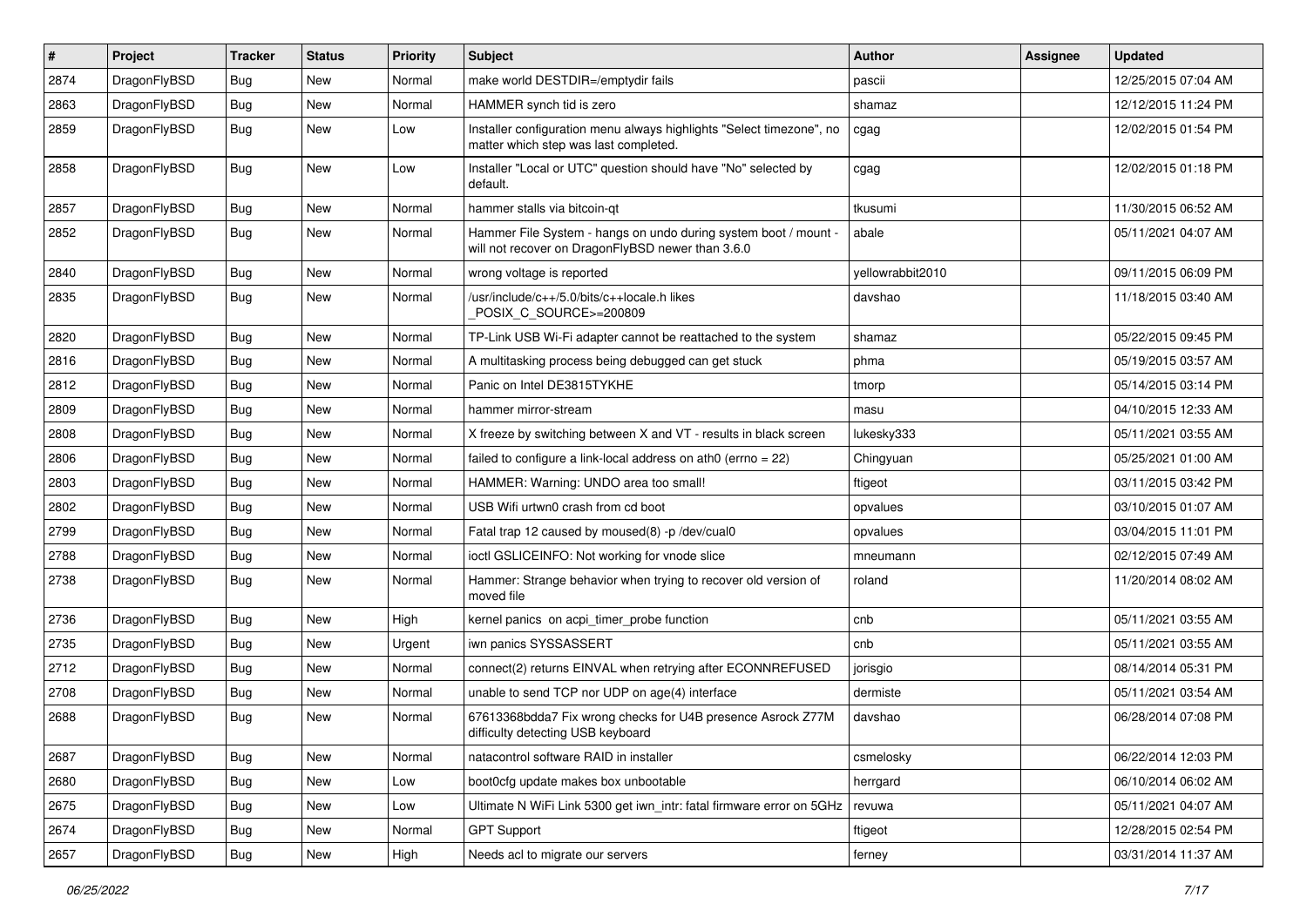| $\sharp$ | Project      | <b>Tracker</b> | <b>Status</b> | <b>Priority</b> | Subject                                                                                                        | <b>Author</b>     | Assignee | <b>Updated</b>      |
|----------|--------------|----------------|---------------|-----------------|----------------------------------------------------------------------------------------------------------------|-------------------|----------|---------------------|
| 2652     | DragonFlyBSD | Bug            | New           | Normal          | 189a0ff3761b47  ix: Implement MSI-X support locks up Lenovo<br>S10 Intel Atom n270                             | davshao           |          | 05/14/2014 01:55 AM |
| 2647     | DragonFlyBSD | Bug            | <b>New</b>    | Normal          | HAMMER panic on 3.6.0                                                                                          | tuxillo           |          | 05/11/2021 03:54 AM |
| 2645     | DragonFlyBSD | <b>Bug</b>     | New           | Normal          | panic with dsched fq and ioprio                                                                                | jyoung15          |          | 02/20/2014 07:29 AM |
| 2641     | DragonFlyBSD | Bug            | <b>New</b>    | Normal          | Panic when loading natapci as module                                                                           | tuxillo           |          | 05/11/2021 03:54 AM |
| 2630     | DragonFlyBSD | <b>Bug</b>     | New           | Normal          | Bring in latest iconv fixes from FreeBSD10 as well as csmapper<br>updates                                      | tuxillo           |          | 05/11/2021 03:54 AM |
| 2629     | DragonFlyBSD | Bug            | <b>New</b>    | Normal          | Replace gcc44 with llvm34, clang34, and libc++                                                                 | tuxillo           |          | 06/02/2014 02:30 PM |
| 2626     | DragonFlyBSD | <b>Bug</b>     | <b>New</b>    | Normal          | iwn driver drops with error: "firmware error 'iwn intr: fatal firmware<br>error"                               | rodyaj            |          | 01/09/2014 05:50 AM |
| 2622     | DragonFlyBSD | Bug            | <b>New</b>    | Normal          | VAIO FIT15E fn keys support                                                                                    | nonsolosoft       |          | 12/31/2013 01:31 AM |
| 2621     | DragonFlyBSD | <b>Bug</b>     | <b>New</b>    | Normal          | core dump using cdrom                                                                                          | nonsolosoft       |          | 12/27/2013 12:43 AM |
| 2620     | DragonFlyBSD | Bug            | <b>New</b>    | Normal          | moused problem                                                                                                 | FilippoMo         |          | 12/20/2013 10:32 AM |
| 2619     | DragonFlyBSD | Bug            | New           | Normal          | Dragon Fly 3.6 can't be installed on a 6TB volume                                                              | ftigeot           |          | 02/23/2014 11:55 PM |
| 2618     | DragonFlyBSD | Bug            | New           | Normal          | mouse problem on RELEASE-3 6 0                                                                                 | FilippoMo         |          | 12/20/2013 03:26 AM |
| 2611     | DragonFlyBSD | Bug            | New           | Normal          | Change in IP address results in network not working                                                            | phma              |          | 12/05/2013 07:55 PM |
| 2609     | DragonFlyBSD | Bug            | New           | Normal          | master: panic: assertion<br>"LWKT_TOKEN_HELD_ANY(vm_object_token(object))" failed in<br>swp_pager_lookup       | thomas.nikolajsen |          | 11/28/2013 11:36 AM |
| 2604     | DragonFlyBSD | <b>Bug</b>     | <b>New</b>    | Normal          | dell laptop does not boot with LATEST                                                                          | isenmann          |          | 11/20/2013 02:07 AM |
| 2598     | DragonFlyBSD | Bug            | <b>New</b>    | Normal          | i386 via USB Booting                                                                                           | mbzadegan         |          | 10/21/2013 02:28 AM |
| 2595     | DragonFlyBSD | Bug            | New           | Normal          | DragonFly 3.4.3 crashes on SUN Blade X6250 with Qlogic ISP 2432<br>FC card                                     | Turvamies         |          | 10/07/2013 11:53 AM |
| 2587     | DragonFlyBSD | Bug            | <b>New</b>    | Normal          | SATA DVD writer not detected by DragonFly                                                                      | srussell          |          | 09/04/2020 08:55 AM |
| 2586     | DragonFlyBSD | Bug            | <b>New</b>    | Normal          | pf: "modulate" state seems problematic                                                                         | srussell          |          | 09/25/2013 07:36 PM |
| 2569     | DragonFlyBSD | Bug            | New           | Normal          | ctime NFS                                                                                                      | ferney            |          | 08/11/2013 04:35 AM |
| 2568     | DragonFlyBSD | Bug            | <b>New</b>    | Normal          | AHCI panic                                                                                                     | josepht           |          | 06/07/2013 05:52 PM |
| 2565     | DragonFlyBSD | Bug            | New           | Normal          | "ifconfig ix0 up" panic                                                                                        | Itpig402a         |          | 06/03/2013 05:46 AM |
| 2557     | DragonFlyBSD | Bug            | New           | Normal          | stock 3.4.1 kernel halts during booting if dm and dm_target_crypt<br>are loaded and RAID controller is present | phma              |          | 05/12/2013 10:38 PM |
| 2552     | DragonFlyBSD | <b>Bug</b>     | New           | Low             | hammer recovery should indicate progress                                                                       | phma              |          | 05/03/2013 12:13 AM |
| 2547     | DragonFlyBSD | <b>Bug</b>     | New           | High            | crashed while doing a dry run of pkg_rolling-replace                                                           | phma              |          | 04/18/2013 10:40 PM |
| 2544     | DragonFlyBSD | Bug            | New           | Normal          | live DVD system boot (menu option 1) caused db> prompt on<br>PE1950                                            | estrabd           |          | 05/11/2021 03:54 AM |
| 2535     | DragonFlyBSD | Bug            | New           | Normal          | Imap processes apparentlt blocked on disk I/O                                                                  | ftigeot           |          | 04/02/2013 09:31 AM |
| 2531     | DragonFlyBSD | <b>Bug</b>     | New           | Normal          | camcontrol fails to disable APM                                                                                | m.lombardi85      |          | 03/23/2013 12:28 PM |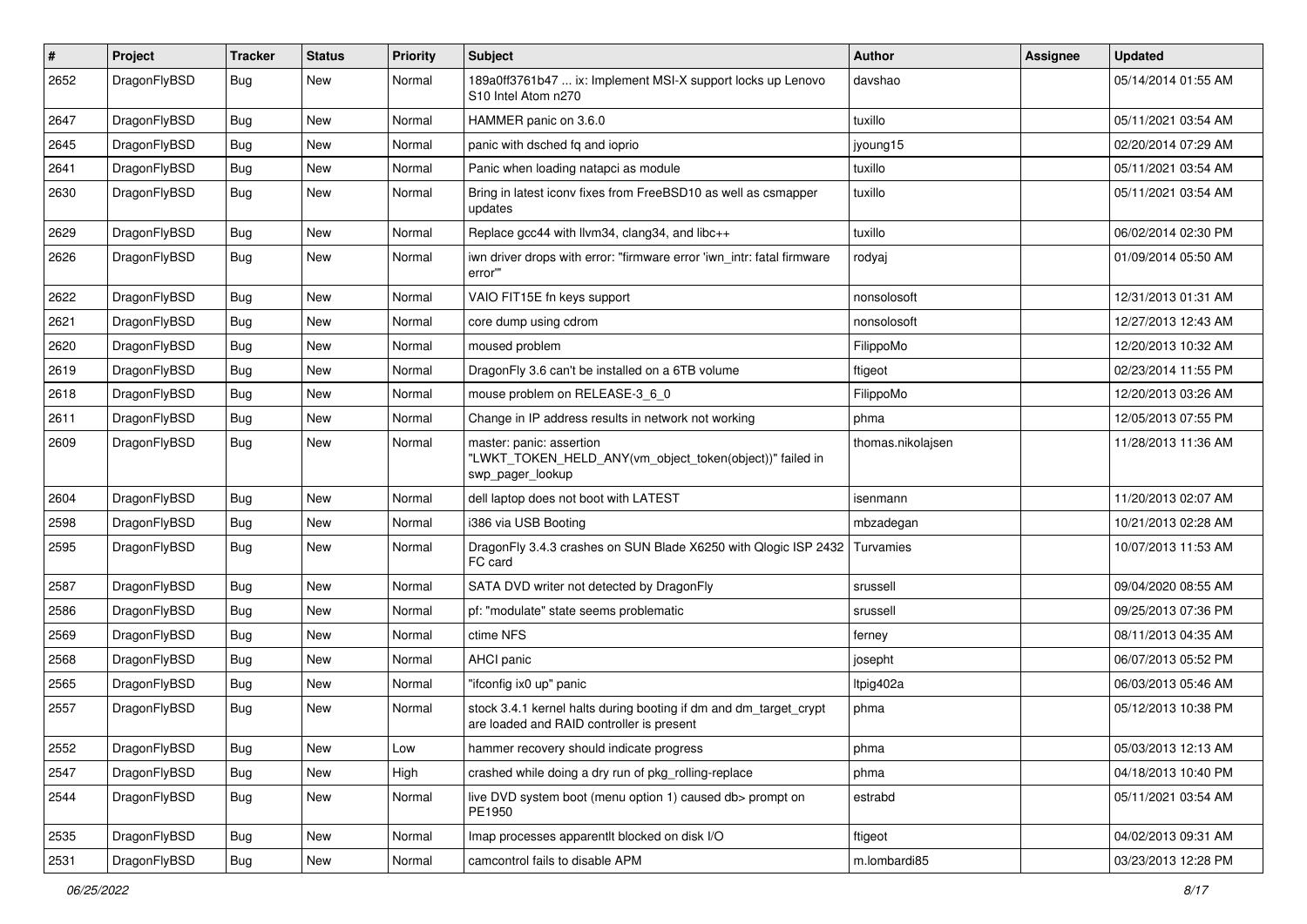| #    | Project      | <b>Tracker</b> | <b>Status</b> | <b>Priority</b> | Subject                                                                                                                      | Author            | <b>Assignee</b> | <b>Updated</b>      |
|------|--------------|----------------|---------------|-----------------|------------------------------------------------------------------------------------------------------------------------------|-------------------|-----------------|---------------------|
| 2529 | DragonFlyBSD | Bug            | <b>New</b>    | Low             | Sundance network adapter is not detected and attached                                                                        | kworr             |                 | 03/25/2013 02:29 AM |
| 2526 | DragonFlyBSD | Bug            | <b>New</b>    | Normal          | hammer cleanup doesn't run on first day of DST                                                                               | pavalos           |                 | 10/18/2016 05:28 PM |
| 2520 | DragonFlyBSD | Bug            | New           | Normal          | panic: assertion "IS_SERIALIZED((ifp->if_serializer))" failed in<br>if_default_serialize_assert at /usr/src/sys/net/if.c:437 | ano               |                 | 03/09/2013 12:14 AM |
| 2509 | DragonFlyBSD | Bug            | <b>New</b>    | Normal          | Redefinition of DIRBLKSIZ in restore(8)                                                                                      | swildner          |                 | 06/04/2022 04:40 AM |
| 2498 | DragonFlyBSD | Bug            | New           | Normal          | DFBSD v3.2.2-RELEASE - LIST_FIRST(&bp->b_dep) == NULL"<br>failed in vfs_vmio_release                                         | tuxillo           |                 | 05/31/2022 04:09 PM |
| 2495 | DragonFlyBSD | Bug            | New           | High            | DFBSD v3.3.0.960.g553fe7 - ocnt != 0" failed in<br>prop_object_release                                                       | tuxillo           |                 | 05/31/2022 04:08 PM |
| 2493 | DragonFlyBSD | <b>Bug</b>     | New           | Normal          | vidcontrol: invalid video mode name                                                                                          | Svarov            |                 | 01/24/2013 09:55 AM |
| 2490 | DragonFlyBSD | <b>Bug</b>     | <b>New</b>    | Normal          | nmalloc should color addresses to avoid cache bank conflictsw                                                                | vsrinivas         |                 | 06/10/2014 05:51 AM |
| 2489 | DragonFlyBSD | Bug            | <b>New</b>    | Normal          | nmalloc doesn't cache VA for allocations > 8KB                                                                               | vsrinivas         |                 | 06/10/2014 05:51 AM |
| 2473 | DragonFlyBSD | Bug            | New           | Normal          | Kernel crash when trying to up the wpi0 device (Dfly<br>v3.3.0.758.g47388-DEVELOPMENT)                                       | tomaz             |                 | 02/24/2014 08:50 AM |
| 2453 | DragonFlyBSD | Bug            | New           | Normal          | panic: assertion "gd->gd_spinlocks == 0" failed                                                                              | Johannes.Hofmann  |                 | 11/12/2012 12:54 PM |
| 2444 | DragonFlyBSD | <b>Bug</b>     | New           | Normal          | Crash during Hammer overnight cleanup                                                                                        | justin            |                 | 11/04/2012 07:58 AM |
| 2436 | DragonFlyBSD | Bug            | New           | Normal          | panic: assertion "lp->lwp_qcpu == dd->cpuid" failed in<br>dfly_acquire_curproc                                               | thomas.nikolajsen |                 | 01/23/2013 11:07 AM |
| 2434 | DragonFlyBSD | Bug            | <b>New</b>    | Normal          | BTX Halted - Boot fails on USB/GUI                                                                                           | lucmv             |                 | 10/17/2012 08:12 PM |
| 2430 | DragonFlyBSD | Bug            | <b>New</b>    | Normal          | Alternate Password Hash method                                                                                               | robin.carey1      |                 | 10/07/2012 06:28 AM |
| 2423 | DragonFlyBSD | Bug            | New           | Urgent          | After multiple panics/locks, hitting KKASSERT in<br>hammer init cursor                                                       | rumcic            |                 | 09/18/2012 02:28 AM |
| 2421 | DragonFlyBSD | Bug            | New           | High            | Kernel panic: vm_fault: page 0xc0f70000 not busy!                                                                            | lentferj          |                 | 10/03/2012 08:16 AM |
| 2412 | DragonFlyBSD | <b>Bug</b>     | New           | Normal          | wlan0 fails to get address via dhclient                                                                                      | nonsolosoft       |                 | 08/30/2012 05:55 AM |
| 2403 | DragonFlyBSD | Bug            | <b>New</b>    | Low             | newfs -E doesn't handle /dev/serno device names properly                                                                     | ftigeot           |                 | 08/17/2012 05:07 AM |
| 2389 | DragonFlyBSD | Bug            | <b>New</b>    | Normal          | computer crashed while listing processes                                                                                     | phma              |                 | 06/18/2012 02:49 PM |
| 2387 | DragonFlyBSD | Bug            | <b>New</b>    | Normal          | hammer ignores -t during dedup                                                                                               | phma              |                 | 06/17/2012 12:30 PM |
| 2371 | DragonFlyBSD | Bug            | <b>New</b>    | Normal          | Timezone problem with America/Sao_Paulo                                                                                      | raitech           |                 | 05/17/2012 01:42 PM |
| 2369 | DragonFlyBSD | <b>Bug</b>     | New           | Normal          | panic: Bad link elm 0xffffffe07edf6068 next->prev != elm                                                                     | jaydg             |                 | 08/15/2012 03:04 AM |
| 2331 | DragonFlyBSD | i Bug          | New           | Normal          | reading mouse mode from unopen file descriptor hangs mouse<br>driver                                                         | phma              |                 | 03/14/2012 09:43 AM |
| 2329 | DragonFlyBSD | <b>Bug</b>     | New           | Normal          | ibm x3550 & acpi                                                                                                             | ano               |                 | 06/03/2014 11:37 AM |
| 2324 | DragonFlyBSD | Bug            | New           | Normal          | natacotrol support > 2TB not working even after the ftigeot patch                                                            | zenny             |                 | 03/03/2012 01:00 AM |
| 2319 | DragonFlyBSD | <b>Bug</b>     | New           | Normal          | crypt/passwd forward compat                                                                                                  | c.turner1         |                 | 02/28/2012 12:39 PM |
| 2316 | DragonFlyBSD | <b>Bug</b>     | New           | Normal          | Ungraceful invalid password handling for adding a new user in the<br>installer                                               | rune              |                 | 04/27/2012 11:23 PM |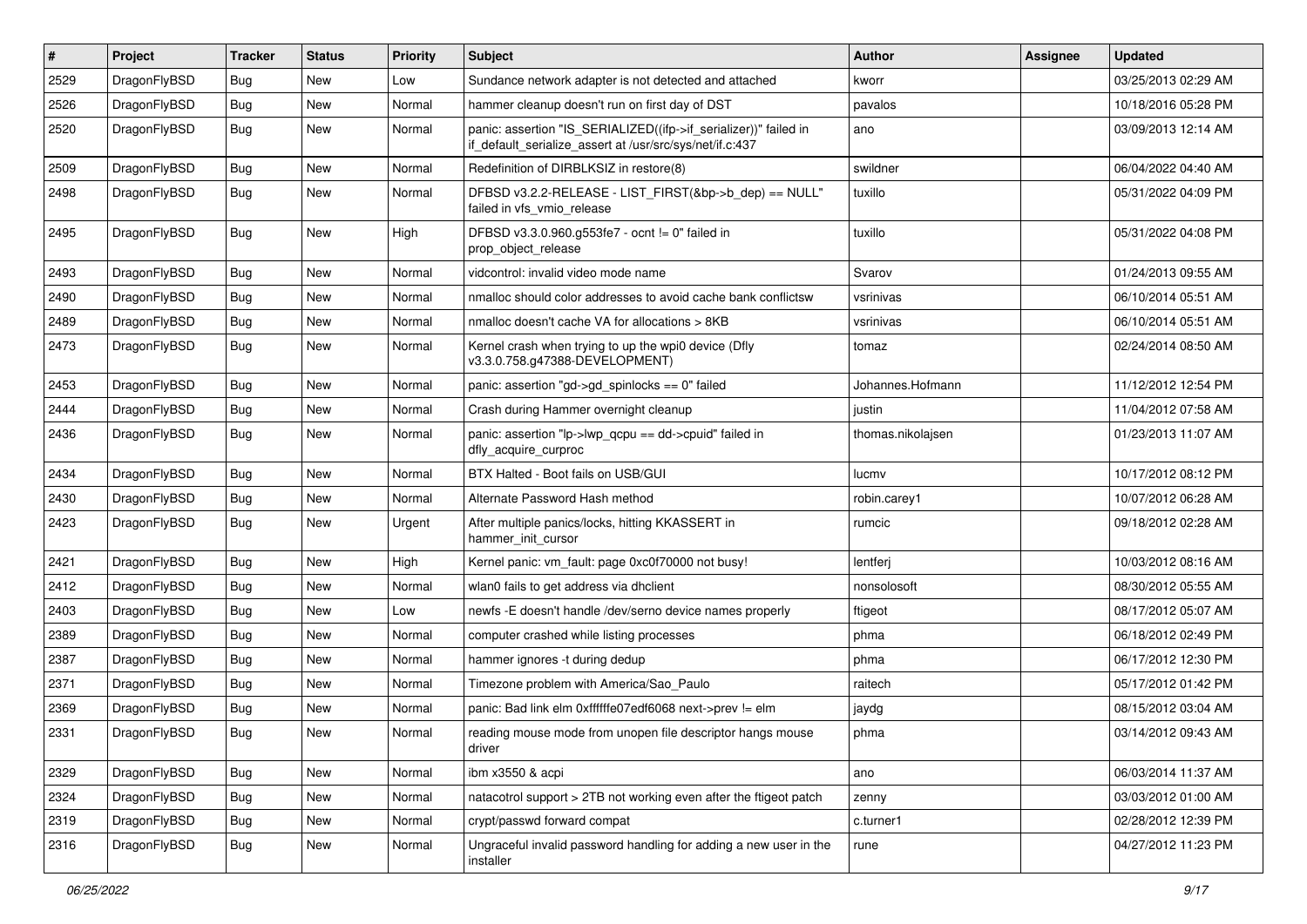| $\#$ | Project      | <b>Tracker</b> | <b>Status</b> | <b>Priority</b> | <b>Subject</b>                                                                                             | <b>Author</b> | Assignee | <b>Updated</b>      |
|------|--------------|----------------|---------------|-----------------|------------------------------------------------------------------------------------------------------------|---------------|----------|---------------------|
| 2311 | DragonFlyBSD | <b>Bug</b>     | <b>New</b>    | Normal          | Xorg crash having something to do with drm                                                                 | phma          |          | 02/22/2012 09:59 AM |
| 2308 | DragonFlyBSD | <b>Bug</b>     | <b>New</b>    | Normal          | System freeze when unloading snd_hda                                                                       | jaydg         |          | 02/19/2012 07:15 AM |
| 2306 | DragonFlyBSD | <b>Bug</b>     | New           | Normal          | a crash starts the kernel debugger in text mode, but just reboots in X                                     | phma          |          | 02/11/2012 08:02 PM |
| 2297 | DragonFlyBSD | Bug            | New           | Normal          | strange NFS (client) error messages / problems                                                             | Anonymous     |          | 02/19/2012 02:59 PM |
| 2292 | DragonFlyBSD | Bug            | New           | Normal          | re interface with jumbo frames (mtu larger than 1500) hangs after<br>some traffic                          | Anonymous     |          | 01/31/2012 12:11 AM |
| 2287 | DragonFlyBSD | Bug            | New           | Normal          | HAMMER(ROOT) Illegal UNDO TAIL signature at<br>300000001967c000                                            | y0n3t4n1      |          | 11/07/2018 01:22 AM |
| 2283 | DragonFlyBSD | Bug            | <b>New</b>    | Normal          | DFBSD DragonFly v2.13.0.957.g4f459 - pmap_release: page<br>should already be gone 0xc27120bc               | tuxillo       |          | 01/23/2012 03:03 AM |
| 2254 | DragonFlyBSD | Bug            | New           | Normal          | panic: assertion "ref < &td->td_toks_end" failed in lwkt_gettoken at<br>/usr/src/sys/kern/lwkt_token.c:588 | eocallaghan   |          | 12/05/2011 10:21 PM |
| 2250 | DragonFlyBSD | Bug            | <b>New</b>    | Normal          | Kernel panic                                                                                               | adamk         |          | 11/23/2018 01:10 AM |
| 2248 | DragonFlyBSD | <b>Bug</b>     | New           | Normal          | sysctl panic                                                                                               | pavalos       |          | 11/23/2011 06:23 PM |
| 2245 | DragonFlyBSD | <b>Bug</b>     | New           | Normal          | panic: assertion "ref < &td->td_toks_end" failed in lwkt_gettoken at<br>/usr/src/sys/kern/lwkt_token.c:588 | juanfra684    |          | 11/22/2011 07:41 PM |
| 2224 | DragonFlyBSD | Bug            | New           | Normal          | v2.13.0.291.gaa7ec - Panic on fg while installing world                                                    | tuxillo       |          | 11/18/2011 01:40 AM |
| 2210 | DragonFlyBSD | <b>Bug</b>     | <b>New</b>    | Normal          | Bugtracker cannot assign default project for new users                                                     | ahuete.devel  |          | 11/17/2011 11:30 AM |
| 2199 | DragonFlyBSD | <b>Bug</b>     | New           | Normal          | screen segfaults if utmpx isn't present                                                                    | pavalos       |          | 11/15/2011 10:52 PM |
| 2182 | DragonFlyBSD | Bug            | New           | Normal          | if msk PHY FIFO underrun/overflow                                                                          | nonsolosoft   |          | 09/03/2012 06:39 AM |
| 2171 | DragonFlyBSD | Bug            | New           | Normal          | DFBSD v2.13.0.151.gdc8442 - panic: assertion "(*ptep &<br>$(PG$ MANAGED PG_V)) == PG_V"                    | tuxillo       |          | 11/04/2011 05:06 PM |
| 2167 | DragonFlyBSD | <b>Bug</b>     | New           | Normal          | shutdown/reboot fails after uptime msg                                                                     | marino        |          | 11/28/2011 03:01 AM |
| 2166 | DragonFlyBSD | Bug            | New           | Normal          | DFBSD v2.13.0.109.g05b9d - Strange lockups                                                                 | tuxillo       |          | 10/29/2011 11:20 AM |
| 2164 | DragonFlyBSD | <b>Bug</b>     | New           | Normal          | panic on reboot from usb.                                                                                  | eocallaghan   |          | 10/27/2011 09:29 AM |
| 2161 | DragonFlyBSD | <b>Bug</b>     | New           | Normal          | Outdated xorg.conf file gets installed into etc and screws up mouse                                        | eocallaghan   |          | 10/27/2011 01:51 PM |
| 2158 | DragonFlyBSD | Bug            | New           | Normal          | iwn panics with assertion on boot.                                                                         | eocallaghan   |          | 10/24/2011 04:13 PM |
| 2154 | DragonFlyBSD | Bug            | New           | Normal          | vkernel copyout() doesn't return EFAULT on error                                                           | vsrinivas     |          | 10/20/2011 03:53 AM |
| 2153 | DragonFlyBSD | <b>Bug</b>     | New           | Normal          | Too many unuseful warnings at boot                                                                         | juanfra684    |          | 10/18/2011 10:16 PM |
| 2141 | DragonFlyBSD | Bug            | New           | Urgent          | loader and/or documentation broken                                                                         | sjg           |          | 01/20/2012 10:51 AM |
| 2140 | DragonFlyBSD | <b>Bug</b>     | New           | High            | hammer_io_delallocate panic with 'duplicate entry' message                                                 | ttw           |          | 10/07/2011 12:22 PM |
| 2138 | DragonFlyBSD | <b>Bug</b>     | New           | Normal          | > 100% CPU usage                                                                                           | robin.carey1  |          | 09/26/2011 12:20 PM |
| 2136 | DragonFlyBSD | <b>Bug</b>     | New           | Normal          | socketpair() doesn't free file descriptors on copyout failure                                              | vsrinivas     |          | 04/05/2013 09:13 AM |
| 2129 | DragonFlyBSD | <b>Bug</b>     | New           | Normal          | DFBSD v2.11.0.661.gf9438 i386 - panic: lockmgr thrd_sleep                                                  | tuxillo       |          | 09/05/2011 09:49 AM |
| 2125 | DragonFlyBSD | Bug            | New           | Normal          | Weird garbage in dmesg                                                                                     | herrgard      |          | 08/30/2011 08:04 PM |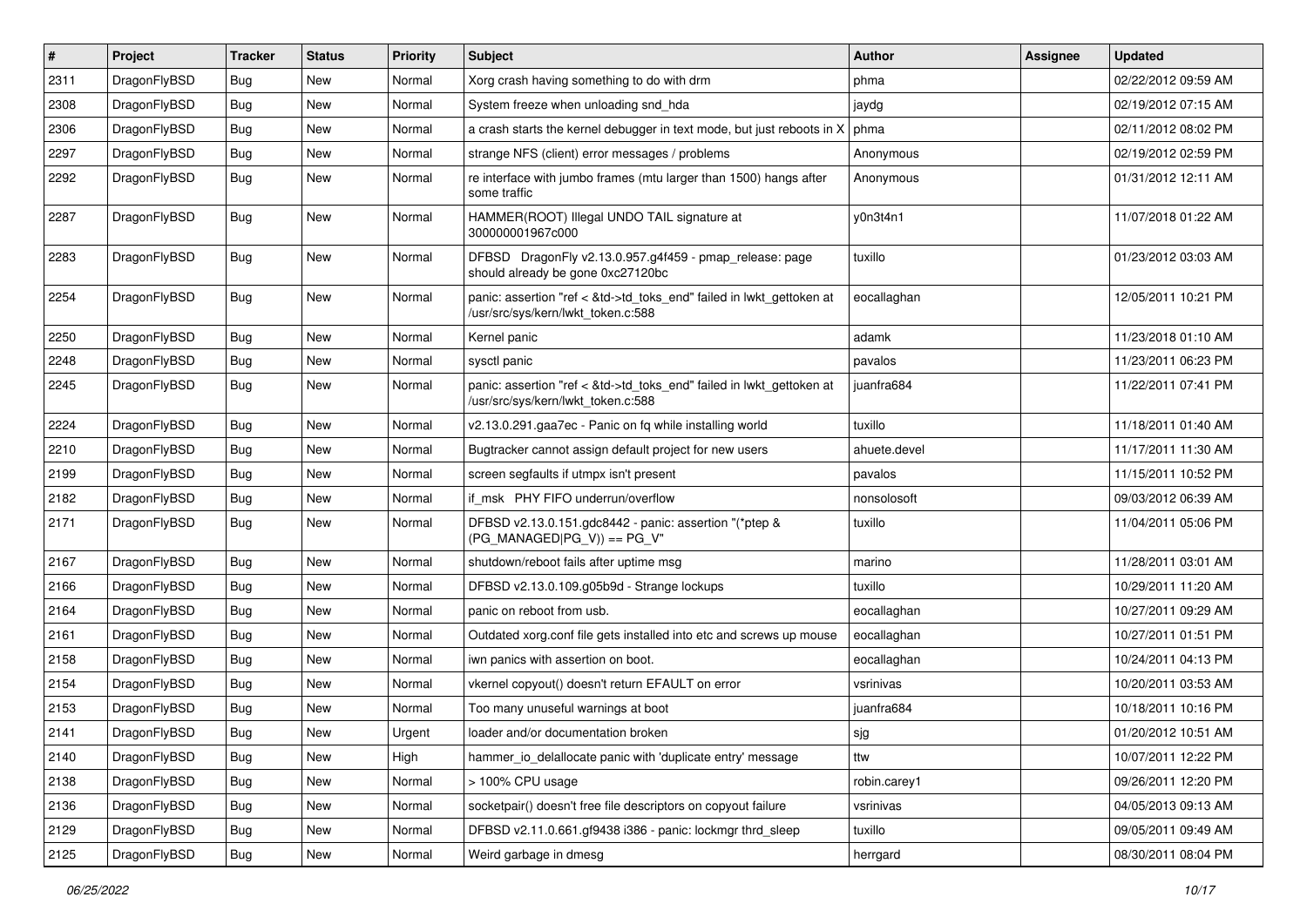| $\pmb{\#}$ | Project      | <b>Tracker</b> | <b>Status</b> | <b>Priority</b> | <b>Subject</b>                                                                             | Author     | Assignee | <b>Updated</b>      |
|------------|--------------|----------------|---------------|-----------------|--------------------------------------------------------------------------------------------|------------|----------|---------------------|
| 2124       | DragonFlyBSD | Bug            | New           | Normal          | getty repeating too quickly on port /dev/ttyv0                                             | sgeorge.ml |          | 09/01/2011 04:28 AM |
| 2123       | DragonFlyBSD | Bug            | <b>New</b>    | Normal          | hammer is losing files                                                                     | schmir     |          | 08/30/2011 07:56 PM |
| 2117       | DragonFlyBSD | Bug            | New           | High            | ACPI and/or bce(4) problem with 2.11.0.673.g0d557 on HP DL380<br>G6                        | pauska     |          | 08/22/2011 10:15 AM |
| 2115       | DragonFlyBSD | Bug            | <b>New</b>    | Normal          | [msk] system freeze after receive some paquet                                              | bsdsx      |          | 08/22/2011 10:22 AM |
| 2107       | DragonFlyBSD | <b>Bug</b>     | New           | Normal          | 2.10.1 sata dvd drive issue                                                                | ausppc     |          | 07/31/2011 08:41 PM |
| 2104       | DragonFlyBSD | Bug            | New           | Normal          | network configuration seg. fault on install CD                                             | navratil   |          | 07/26/2011 07:55 AM |
| 2099       | DragonFlyBSD | Bug            | New           | Normal          | page fault panic in vm system                                                              | pavalos    |          | 07/10/2011 08:51 AM |
| 2095       | DragonFlyBSD | Bug            | New           | Low             | Running installer post-install: Unsupported DFUI transport "                               | greenrd    |          | 06/26/2011 09:20 AM |
| 2094       | DragonFlyBSD | Bug            | <b>New</b>    | Normal          | Segfault when gdb printing backtrace from core dump                                        | greenrd    |          | 06/25/2011 04:14 PM |
| 2085       | DragonFlyBSD | Bug            | New           | Normal          | panic: assertion: (m->flags & PG_MAPPED) == 0 in<br>vm_page_free_toq                       | vsrinivas  |          | 06/10/2011 07:48 AM |
| 2084       | DragonFlyBSD | <b>Bug</b>     | <b>New</b>    | Normal          | DFBSD v2.11.0.242.g4d317 - panic: zone: entry not free                                     | tuxillo    |          | 07/03/2012 01:23 AM |
| 2082       | DragonFlyBSD | <b>Bug</b>     | New           | Normal          | dfbsd 2.10.1 amd64 - mc port build error with 'bmake bin-install'                          | sun-doctor |          | 05/25/2011 07:18 PM |
| 2080       | DragonFlyBSD | Bug            | New           | Normal          | panic: lockmgr thrd_sleep: called from interrupt, ipi, or hard code<br>section             | rumcic     |          | 05/30/2011 05:06 PM |
| 2078       | DragonFlyBSD | Bug            | <b>New</b>    | Normal          | DFBSD i386 v2.11.0.201.g3ed2f - Panic during installworld into a<br>vn0 device             | tuxillo    |          | 05/19/2011 07:50 PM |
| 2077       | DragonFlyBSD | Bug            | <b>New</b>    | Normal          | USB devices conflicting                                                                    | srussell   |          | 05/17/2011 05:12 PM |
| 2075       | DragonFlyBSD | Bug            | New           | Normal          | pflogd on x86 64                                                                           | fanch      |          | 05/16/2011 04:04 PM |
| 2072       | DragonFlyBSD | <b>Bug</b>     | <b>New</b>    | Normal          | Fatal trap 12: stopped at lwkt_send_ipiq3                                                  | rumcic     |          | 05/17/2011 04:12 AM |
| 2071       | DragonFlyBSD | Bug            | New           | High            | Panic on assertion: (int)(flg->seq - seq) > 0 in hammer_flusher_flush<br>after inode error | vsrinivas  |          | 06/12/2011 07:59 AM |
| 2067       | DragonFlyBSD | <b>Bug</b>     | <b>New</b>    | Normal          | sound/pcm: "play interrupt timeout, channel dead"                                          | matthiasr  |          | 05/11/2021 03:55 AM |
| 2061       | DragonFlyBSD | Bug            | <b>New</b>    | Normal          | USB keyboard boot panic                                                                    | sjg        |          | 05/04/2012 12:20 AM |
| 2055       | DragonFlyBSD | Bug            | <b>New</b>    | Normal          | $ssh + IPV6 + bridge \Rightarrow connection freezes$                                       | steve      |          | 04/24/2011 07:13 PM |
| 2052       | DragonFlyBSD | Bug            | New           | Normal          | Kernel panic: CPU APIC ID out of range                                                     | Anonymous  |          | 05/02/2011 11:06 AM |
| 2051       | DragonFlyBSD | Bug            | New           | Normal          | No ipv6 lan route entry created on 2.10                                                    | ftigeot    |          | 04/21/2011 10:37 AM |
| 2048       | DragonFlyBSD | Bug            | New           | Normal          | panic: ffs_sync: rofs mod                                                                  | pavalos    |          | 04/12/2011 05:45 AM |
| 2045       | DragonFlyBSD | <b>Bug</b>     | New           | Normal          | ral(4): Fatal trap 12: page fault while in kernel mode (two panics)                        | herrgard   |          | 11/03/2011 05:34 PM |
| 2042       | DragonFlyBSD | Bug            | New           | Normal          | kernel panic, when run boot0cfg                                                            | sepherosa  |          | 05/31/2022 03:01 PM |
| 2020       | DragonFlyBSD | <b>Bug</b>     | New           | Low             | Port brcm80211 driver from Linux to DragonFly BSD                                          | studer     |          | 03/05/2011 10:54 PM |
| 2008       | DragonFlyBSD | Bug            | New           | Normal          | lwkt setcpu remote: td->td flags 00800621 console flood                                    | pavalos    |          | 03/06/2011 09:37 PM |
| 2004       | DragonFlyBSD | <b>Bug</b>     | New           | Normal          | LWKT_WAIT_IPIQ panic                                                                       | steve      |          | 03/08/2011 05:46 PM |
| 1990       | DragonFlyBSD | <b>Bug</b>     | New           | Normal          | /mnt too large to mount                                                                    | peur.neu   |          | 02/16/2011 11:24 PM |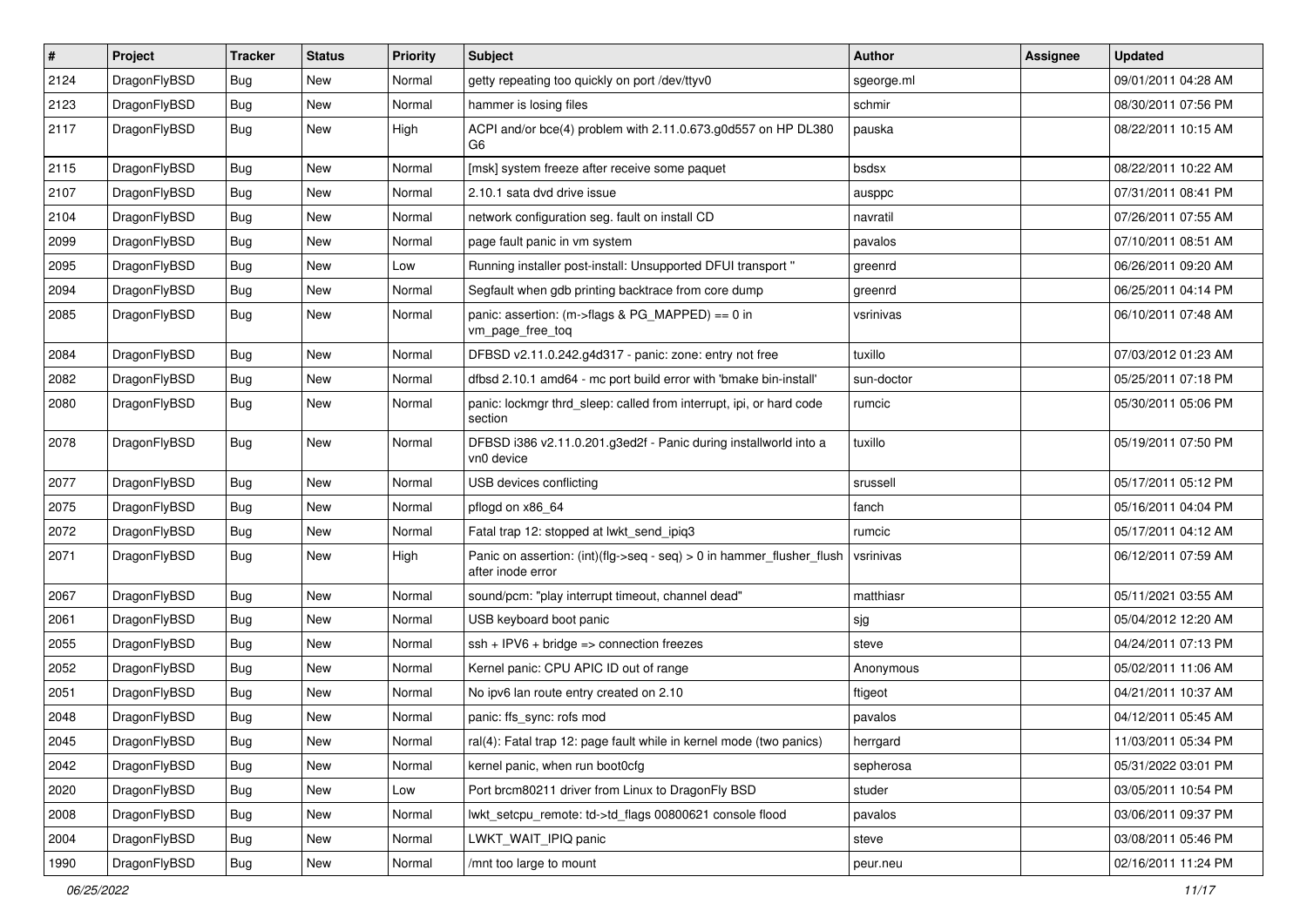| $\sharp$ | Project      | <b>Tracker</b> | <b>Status</b> | <b>Priority</b> | <b>Subject</b>                                                                                                                                                                                    | Author             | Assignee | <b>Updated</b>      |
|----------|--------------|----------------|---------------|-----------------|---------------------------------------------------------------------------------------------------------------------------------------------------------------------------------------------------|--------------------|----------|---------------------|
| 1984     | DragonFlyBSD | Bug            | New           | Normal          | hammer mount fails after crash - HAMMER: FIFO record bad head<br>signature                                                                                                                        | thomas.nikolajsen  |          | 03/08/2011 06:57 PM |
| 1982     | DragonFlyBSD | <b>Bug</b>     | New           | Low             | There is no linuxulator on x86-64                                                                                                                                                                 | herrgard           |          | 05/31/2022 02:25 PM |
| 1975     | DragonFlyBSD | Bug            | New           | Normal          | Applications seg fault in select() and poll()                                                                                                                                                     | rumcic             |          | 05/31/2022 02:58 PM |
| 1961     | DragonFlyBSD | <b>Bug</b>     | New           | Normal          | Can't create dump from DDB                                                                                                                                                                        | shamaz             |          | 01/29/2011 09:02 PM |
| 1959     | DragonFlyBSD | <b>Bug</b>     | New           | Normal          | DFBSD v2.9.1.422.gc98f2 - Panic during boot - IPv6 and PF                                                                                                                                         | tuxillo            |          | 01/13/2011 03:37 AM |
| 1951     | DragonFlyBSD | Bug            | New           | Normal          | dma_timeouts at phyaddr on a good hdd                                                                                                                                                             | peur.neu           |          | 01/04/2011 07:12 AM |
| 1949     | DragonFlyBSD | <b>Bug</b>     | New           | Normal          | iwn panic                                                                                                                                                                                         | pavalos            |          | 01/30/2011 03:21 AM |
| 1947     | DragonFlyBSD | Bug            | New           | Low             | GA-880GM-UD2H (rev. 1.3) AHCI fails to detect disks at the end of<br>the RAID controller                                                                                                          | eocallaghan        |          | 11/27/2021 08:46 AM |
| 1944     | DragonFlyBSD | Bug            | <b>New</b>    | Normal          | panic: backing_object 0xdea7b258 was somehow re-referenced<br>during collapse!                                                                                                                    | sepherosa          |          | 12/27/2010 02:06 AM |
| 1943     | DragonFlyBSD | <b>Bug</b>     | New           | Normal          | hammer assertion panic                                                                                                                                                                            | peter              |          | 12/27/2010 12:45 AM |
| 1942     | DragonFlyBSD | Bug            | New           | Normal          | locking against myself in getcacheblk()?                                                                                                                                                          | qhwt.dfly          |          | 05/31/2022 02:15 PM |
| 1941     | DragonFlyBSD | Bug            | New           | Normal          | wlan config crash                                                                                                                                                                                 | abandon.every.hope |          | 12/24/2010 07:54 PM |
| 1939     | DragonFlyBSD | Bug            | New           | Normal          | Panic on nightly build and stress test box                                                                                                                                                        | lentferj           |          | 12/18/2010 08:41 AM |
| 1935     | DragonFlyBSD | Bug            | New           | Normal          | mouse does not work after switching between x and console                                                                                                                                         | shamaz             |          | 12/13/2010 10:06 AM |
| 1923     | DragonFlyBSD | <b>Bug</b>     | New           | Normal          | Abysmal NFS performance with IPv6                                                                                                                                                                 | ftigeot            |          | 12/05/2010 09:34 PM |
| 1920     | DragonFlyBSD | <b>Bug</b>     | New           | High            | system hangs                                                                                                                                                                                      | zhtw               |          | 11/22/2010 08:59 AM |
| 1917     | DragonFlyBSD | Bug            | New           | Normal          | panic: assertion: (RB_EMPTY(&ip->rec_tree) && (ip->flags &<br>HAMMER_INODE_XDIRTY) == 0)    (!RB_EMPTY(&ip->rec_tree)<br>&& (ip->flags & HAMMER_INODE_XDIRTY) != 0) in<br>hammer_flush_inode_done | qhwt.dfly          |          | 11/24/2010 03:23 AM |
| 1916     | DragonFlyBSD | <b>Bug</b>     | New           | Normal          | Constant crashes on x86_64 with UFS                                                                                                                                                               | lentferj           |          | 11/21/2010 07:40 PM |
| 1913     | DragonFlyBSD | <b>Bug</b>     | New           | Normal          | panic: assertion: ip->flush_state != HAMMER_FST_FLUSH in<br>hammer_flush_inode_core                                                                                                               | swildner           |          | 11/20/2010 05:27 PM |
| 1907     | DragonFlyBSD | <b>Bug</b>     | New           | Normal          | Hammer crash in hammer flusher flush()                                                                                                                                                            | swildner           |          | 11/11/2010 05:07 AM |
| 1899     | DragonFlyBSD | Bug            | New           | Normal          | Keyboard doesn't work                                                                                                                                                                             | fransm             |          | 05/15/2022 03:32 PM |
| 1884     | DragonFlyBSD | Bug            | New           | Normal          | System completely freezes while listening music (devbuf: malloc<br>limit exceeded)                                                                                                                | shamaz             |          | 01/24/2011 05:00 PM |
| 1882     | DragonFlyBSD | <b>Bug</b>     | New           | Low             | Idea for handling new USB vendor/device codes                                                                                                                                                     | bmk                |          | 10/20/2010 12:15 PM |
| 1877     | DragonFlyBSD | <b>Bug</b>     | New           | Normal          | Freeze during 1st hammer cleanup after new install                                                                                                                                                | elekktretterr      |          | 05/15/2022 11:43 AM |
| 1874     | DragonFlyBSD | <b>Bug</b>     | New           | Normal          | mpd listening on all IPs, accepting only on one                                                                                                                                                   | rumcic             |          | 05/08/2011 01:01 PM |
| 1873     | DragonFlyBSD | Bug            | New           | Normal          | Panic upon usb mouse detach and reattaching                                                                                                                                                       | rumcic             |          | 02/01/2011 09:53 AM |
| 1867     | DragonFlyBSD | <b>Bug</b>     | New           | Normal          | it(4) motherboard and fan problems                                                                                                                                                                | tuxillo            |          | 07/08/2011 10:48 AM |
| 1861     | DragonFlyBSD | Bug            | New           | Normal          | panic via kprintf (lockmgr called in a hard section)                                                                                                                                              | vsrinivas          |          | 10/11/2010 12:56 AM |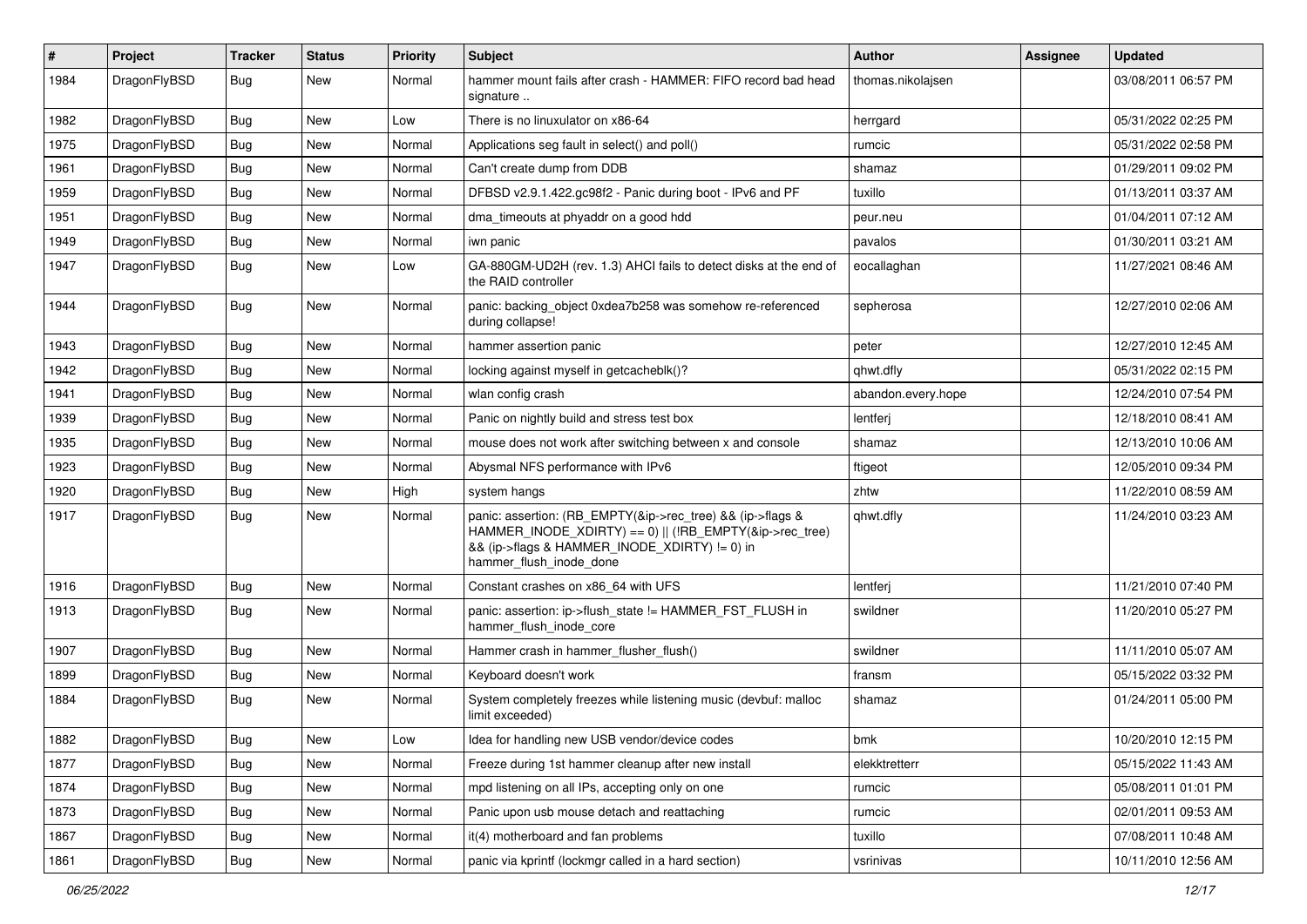| $\sharp$ | Project      | <b>Tracker</b> | <b>Status</b> | <b>Priority</b> | Subject                                                                                 | <b>Author</b>    | Assignee | <b>Updated</b>      |
|----------|--------------|----------------|---------------|-----------------|-----------------------------------------------------------------------------------------|------------------|----------|---------------------|
| 1850     | DragonFlyBSD | <b>Bug</b>     | New           | Normal          | volume-add on hammer root fs panic                                                      | Johannes.Hofmann |          | 04/18/2019 04:27 AM |
| 1836     | DragonFlyBSD | <b>Bug</b>     | <b>New</b>    | Normal          | Incorrect TCP checksum show up in tcpdump                                               | robgar1          |          | 05/15/2022 11:22 AM |
| 1826     | DragonFlyBSD | <b>Bug</b>     | <b>New</b>    | Normal          | panic during boot: assertion so->so_port  in tcp_input                                  | ftigeot          |          | 05/15/2022 11:05 AM |
| 1818     | DragonFlyBSD | <b>Bug</b>     | New           | Normal          | panic: Bad tailq NEXT (kqueue issue ?)                                                  | ftigeot          |          | 05/15/2022 11:40 AM |
| 1786     | DragonFlyBSD | <b>Bug</b>     | <b>New</b>    | Normal          | Calling NULL function pointer initiates panic loop                                      | sjg              |          | 10/11/2010 05:28 PM |
| 1774     | DragonFlyBSD | <b>Bug</b>     | New           | Normal          | New IP header cleanup branch available for testing                                      | dillon           |          | 05/15/2022 10:59 AM |
| 1695     | DragonFlyBSD | <b>Bug</b>     | New           | Normal          | NFS-related system breakdown                                                            | Anonymous        |          | 04/10/2014 12:35 AM |
| 1634     | DragonFlyBSD | <b>Bug</b>     | <b>New</b>    | Normal          | panic: spin_lock: 0xe4ad1320, indefinitive wait!                                        | elekktretterr    |          | 01/19/2015 03:21 AM |
| 1594     | DragonFlyBSD | <b>Bug</b>     | New           | Normal          | Kernel panic during boot from Live CD on Dell E6400                                     | bodie            |          | 05/11/2021 03:54 AM |
| 1559     | DragonFlyBSD | <b>Bug</b>     | <b>New</b>    | Normal          | kernel trap                                                                             | phma             |          | 11/27/2021 08:43 AM |
| 1525     | DragonFlyBSD | <b>Bug</b>     | New           | Normal          | boehm-gc problems                                                                       | hasso            |          | 10/13/2012 07:13 PM |
| 1463     | DragonFlyBSD | <b>Bug</b>     | <b>New</b>    | Normal          | Mountroot before drives are initialized                                                 | elekktretterr    |          | 12/07/2010 01:30 PM |
| 1313     | DragonFlyBSD | <b>Bug</b>     | <b>New</b>    | Low             | Signal code in kernel needs major overhaul (signal queues,<br>si_code, si_addr)         | hasso            |          | 05/11/2021 04:00 AM |
| 1246     | DragonFlyBSD | <b>Bug</b>     | New           | Normal          | bad resolution (monitor desync) with livedvd                                            | Przem0l          |          | 02/18/2014 06:29 AM |
| 1194     | DragonFlyBSD | <b>Bug</b>     | <b>New</b>    | Normal          | SCSI errors while trying to copy photos from my camera                                  | elekktretterr    |          | 01/14/2015 04:39 PM |
| 1193     | DragonFlyBSD | <b>Bug</b>     | New           | Normal          | kernel doesn't recognize cdrom drive                                                    | nonsolosoft      |          | 01/25/2014 09:11 PM |
| 1185     | DragonFlyBSD | <b>Bug</b>     | <b>New</b>    | High            | need a tool to merge changes into /etc                                                  | wa1ter           |          | 02/18/2014 06:02 AM |
| 989      | DragonFlyBSD | <b>Bug</b>     | New           | Normal          | installer/fdisk trouble with wrapped values                                             | Discodestroyer   |          | 02/18/2014 06:27 AM |
| 599      | DragonFlyBSD | <b>Bug</b>     | <b>New</b>    | Urgent          | 1.9.0 reproducable panic                                                                | pavalos          |          | 12/22/2010 01:08 AM |
| 3312     | DragonFlyBSD | Submit         | New           | Normal          | hammer2: redundant chain modify after chain creation                                    | tkusumi          |          | 05/15/2022 01:35 PM |
| 3276     | DragonFlyBSD | Submit         | <b>New</b>    | Normal          | Add option controlling whether gpt expand expands the last partition<br>(needs testing) | falsifian        |          | 07/10/2021 03:35 AM |
| 3227     | DragonFlyBSD | Submit         | <b>New</b>    | Normal          | Add HAMMER2 instructions in the installation medium README                              | daftaupe         |          | 03/26/2020 03:34 PM |
| 3206     | DragonFlyBSD | Submit         | <b>New</b>    | Normal          | update psm/kbd to FreeBSD 12.0 code                                                     | htse             |          | 10/05/2019 03:49 PM |
| 3201     | DragonFlyBSD | Submit         | New           | Normal          | Fixes make search display                                                               | htse             |          | 08/20/2021 04:02 PM |
| 3147     | DragonFlyBSD | Submit         | <b>New</b>    | Normal          | Enable headless installation                                                            | ddegroot         |          | 10/09/2018 01:25 PM |
| 3142     | DragonFlyBSD | Submit         | New           | Normal          | lib/libdmsg: Unbreak using new API EVP_CIPHER_CTX_new()                                 | tkusumi          |          | 07/08/2018 04:18 AM |
| 3135     | DragonFlyBSD | Submit         | New           | Normal          | Add EVFILT_RECV and EVFILT_SEND                                                         | tautolog         |          | 05/25/2018 09:59 PM |
| 3041     | DragonFlyBSD | Submit         | <b>New</b>    | Normal          | firmware: Remove embedding of multiple images in one module.                            | Anonymous        |          | 12/25/2020 02:15 AM |
| 2933     | DragonFlyBSD | Submit         | New           | Normal          | Remove unix domain socket support from cat(1)                                           | sevan            |          | 08/01/2016 08:10 PM |
| 2921     | DragonFlyBSD | Submit         | New           | Normal          | Allow moused to accept userland mouse events                                            | tautolog         |          | 05/11/2021 04:08 AM |
| 2790     | DragonFlyBSD | Submit         | New           | Low             | filedesc softrefs increment code factoring                                              | dclink           |          | 02/21/2015 04:00 AM |
| 2122     | DragonFlyBSD | Submit         | New           | Normal          | [Review] Fixes to the VFS layer                                                         | ftigeot          |          | 05/31/2022 03:25 PM |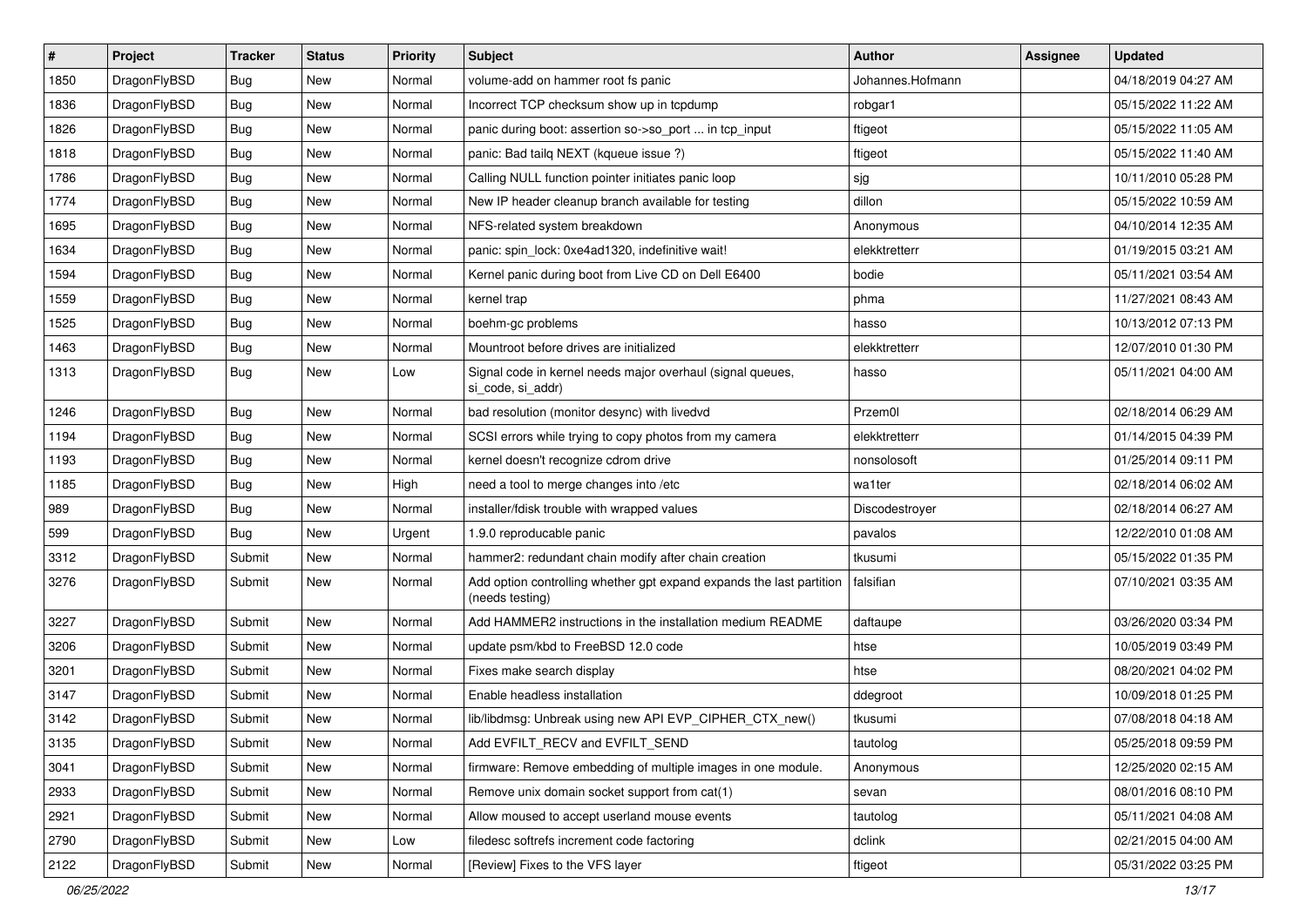| #    | Project      | <b>Tracker</b> | <b>Status</b> | <b>Priority</b> | Subject                                                                                                   | Author            | <b>Assignee</b> | <b>Updated</b>      |
|------|--------------|----------------|---------------|-----------------|-----------------------------------------------------------------------------------------------------------|-------------------|-----------------|---------------------|
| 2098 | DragonFlyBSD | Submit         | New           | Normal          | [PATCH] correct ath man page example<br>(/usr/src/share/man/man4/ath.4)                                   | nobody            |                 | 11/15/2011 12:27 AM |
| 1192 | DragonFlyBSD | Submit         | <b>New</b>    | Normal          | KKASSERTs in sys/kern/uipc_{msg,socket}.c are too strict                                                  | rumcic            |                 | 05/11/2021 04:07 AM |
| 3317 | DragonFlyBSD | <b>Bug</b>     | In Progress   | Normal          | Network vtnet0 not working on Hetzner cloud                                                               | mneumann          |                 | 06/18/2022 03:55 AM |
| 3310 | DragonFlyBSD | <b>Bug</b>     | In Progress   | Normal          | NVMM+QEMU fail to boot with UEFI: Mem Assist Failed<br>[gpa=0xfffffff0]                                   | liweitianux       |                 | 01/11/2022 03:22 PM |
| 3299 | DragonFlyBSD | <b>Bug</b>     | In Progress   | Normal          | DragonFlyBSD reports utterly wrong uptime (most of the time, right<br>after booting in)                   | adrian            |                 | 11/11/2021 01:43 PM |
| 3269 | DragonFlyBSD | <b>Bug</b>     | In Progress   | Normal          | Is double-buffer'd buf still required by HAMMER2 ?                                                        | tkusumi           |                 | 05/12/2021 04:09 PM |
| 3113 | DragonFlyBSD | <b>Bug</b>     | In Progress   | Urgent          | Booting vKernel fails due being out of swap space                                                         | tcullen           |                 | 05/11/2021 04:14 AM |
| 3111 | DragonFlyBSD | <b>Bug</b>     | In Progress   | High            | Mouse lags every second heavily under X11                                                                 | mneumann          |                 | 12/12/2017 09:46 PM |
| 3021 | DragonFlyBSD | <b>Bug</b>     | In Progress   | Normal          | sys/dev/drm/i915/i915_gem_stolen.c:115]: (error) Signed integer<br>overflow for expression '65535<<20'    | dcb               |                 | 04/11/2017 12:46 PM |
| 3011 | DragonFlyBSD | <b>Bug</b>     | In Progress   | Normal          | dragonfly/sys/dev/netif/re/re.c: suspicious code?                                                         | dcb               |                 | 07/29/2017 01:26 AM |
| 2797 | DragonFlyBSD | <b>Bug</b>     | In Progress   | Low             | vkernels with & without machdep.pmap_mmu_optimize                                                         | yellowrabbit2010  |                 | 11/27/2021 08:06 AM |
| 2731 | DragonFlyBSD | <b>Bug</b>     | In Progress   | Normal          | Screen full of random colors when starting Xorg with Intel Haswell<br>HD Graphics P4600                   | jkatzmaier        |                 | 11/12/2014 04:08 PM |
| 2631 | DragonFlyBSD | <b>Bug</b>     | In Progress   | Low             | Verify library versioning current with full package build and switch it<br>on (after publishing packages) | tuxillo           |                 | 05/11/2021 04:06 AM |
| 2499 | DragonFlyBSD | <b>Bug</b>     | In Progress   | Urgent          | DRAGONFLY_3_2 lockd not responding correctly                                                              | Nerzhul           |                 | 01/22/2013 12:47 PM |
| 2414 | DragonFlyBSD | <b>Bug</b>     | In Progress   | Normal          | Lenovo S10 acpi freeze (not new)                                                                          | davshao           |                 | 05/11/2021 04:13 AM |
| 2360 | DragonFlyBSD | <b>Bug</b>     | In Progress   | Normal          | Wishlist: virtio driver import                                                                            | vsrinivas         |                 | 06/04/2022 04:16 AM |
| 2351 | DragonFlyBSD | <b>Bug</b>     | In Progress   | Normal          | DFBSD v3.1.0.579.g44ccf - Stuck during startup, random freezes                                            | tuxillo           |                 | 04/24/2012 08:21 AM |
| 2345 | DragonFlyBSD | <b>Bug</b>     | In Progress   | Normal          | DFBSD v3.1.0.457.gd679f - NFS panic on diskless station                                                   | tuxillo           |                 | 04/07/2012 05:22 PM |
| 2296 | DragonFlyBSD | <b>Bug</b>     | In Progress   | High            | panic: assertion "m->wire count > 0" failed                                                               | thomas.nikolajsen |                 | 08/30/2012 06:09 AM |
| 2282 | DragonFlyBSD | <b>Bug</b>     | In Progress   | Normal          | gdb segfaults with certain corefiles                                                                      | tuxillo           |                 | 01/18/2012 04:40 PM |
| 2013 | DragonFlyBSD | <b>Bug</b>     | In Progress   | Normal          | oversized DMA request loop                                                                                | josepht           |                 | 05/11/2021 04:06 AM |
| 1749 | DragonFlyBSD | <b>Bug</b>     | In Progress   | Normal          | HAMMER fsstress panic in hammer_flush_inode_core<br>'ip->flush_state != HAMMER_FST_FLUSH'                 | vsrinivas         |                 | 05/11/2021 04:06 AM |
| 1744 | DragonFlyBSD | <b>Bug</b>     | In Progress   | Normal          | HAMMER fsstress panic in hammer setup child callback                                                      | vsrinivas         |                 | 05/11/2021 04:05 AM |
| 1669 | DragonFlyBSD | <b>Bug</b>     | In Progress   | Normal          | Drive wont open using button                                                                              | elekktretterr     |                 | 02/29/2012 12:05 PM |
| 1661 | DragonFlyBSD | <b>Bug</b>     | In Progress   | Normal          | panic on password entry mount smb filesystem                                                              | vsrinivas         |                 | 11/27/2021 08:29 AM |
| 1502 | DragonFlyBSD | <b>Bug</b>     | In Progress   | Normal          | Lock while deleting files from nohistory HAMMER directories                                               | hasso             |                 | 03/10/2013 04:28 AM |
| 1368 | DragonFlyBSD | <b>Bug</b>     | In Progress   | Normal          | suspend signal race?                                                                                      | qhwt+dfly         |                 | 05/11/2021 03:51 AM |
| 1336 | DragonFlyBSD | <b>Bug</b>     | In Progress   | Normal          | Still looking for reports of missed directory entries w/ HAMMER                                           | dillon            |                 | 05/11/2021 04:00 AM |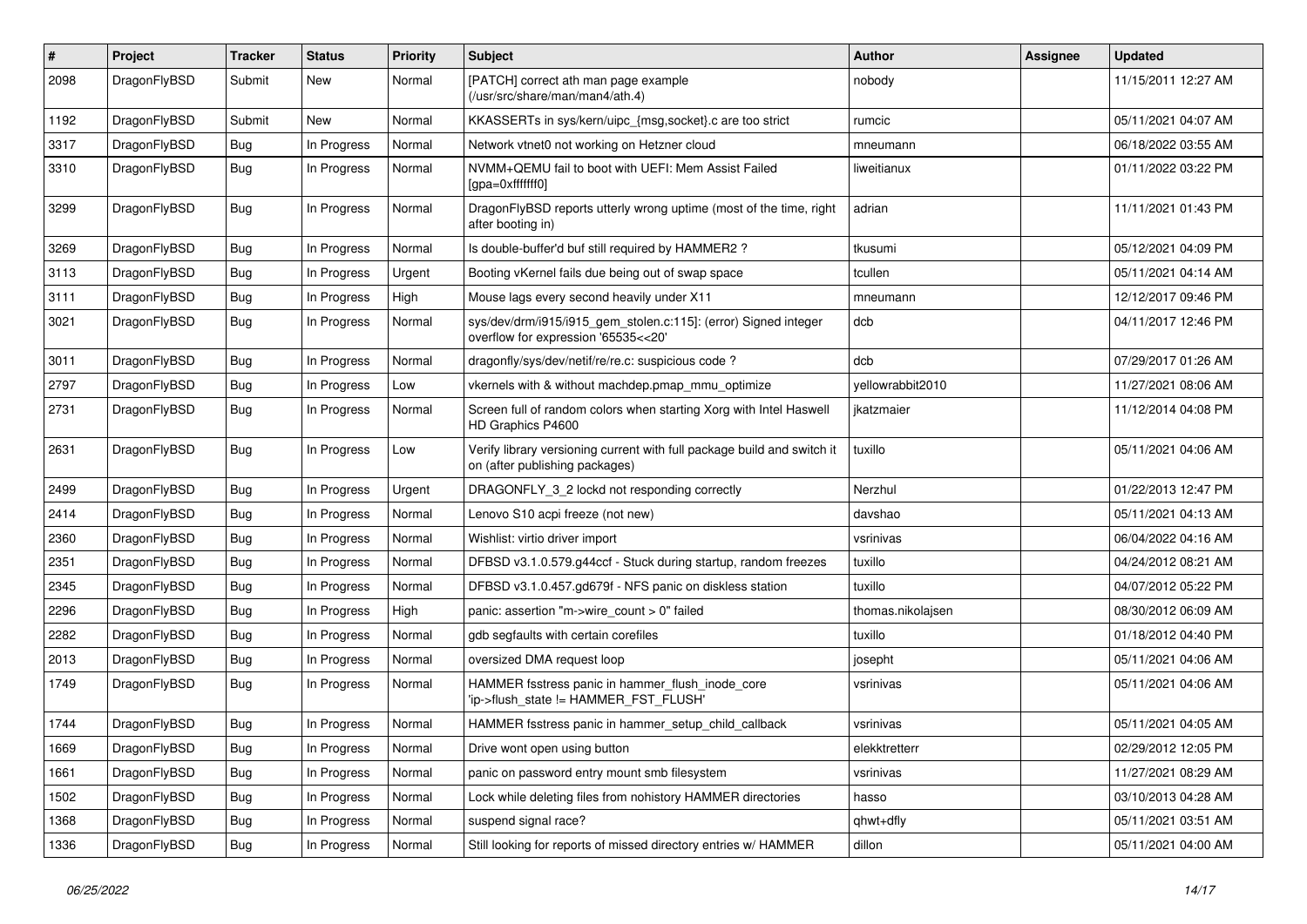| $\vert$ # | Project      | <b>Tracker</b> | <b>Status</b> | <b>Priority</b> | Subject                                                                                                            | Author             | Assignee | <b>Updated</b>      |
|-----------|--------------|----------------|---------------|-----------------|--------------------------------------------------------------------------------------------------------------------|--------------------|----------|---------------------|
| 1307      | DragonFlyBSD | Bug            | In Progress   | Normal          | hammer tid -2 shows unexpected result                                                                              | corecode           |          | 10/18/2016 05:29 PM |
| 1218      | DragonFlyBSD | <b>Bug</b>     | In Progress   | Normal          | panic: assertion: $error == 0$ in hammer start transaction                                                         | rumcic             |          | 05/11/2021 04:00 AM |
| 1181      | DragonFlyBSD | <b>Bug</b>     | In Progress   | Normal          | ACX111 panic                                                                                                       | elekktretterr      |          | 05/11/2021 04:00 AM |
| 1148      | DragonFlyBSD | <b>Bug</b>     | In Progress   | Low             | BCM4311 wireless network adapter detected but not functional                                                       | archimedes.gaviola |          | 05/11/2021 04:00 AM |
| 884       | DragonFlyBSD | <b>Bug</b>     | In Progress   | High            | Performance/memory problems under filesystem IO load                                                               | hasso              |          | 05/11/2021 03:50 AM |
| 725       | DragonFlyBSD | <b>Bug</b>     | In Progress   | Low             | 'make distribution' fails w/'ro' /usr/obi                                                                          | c.turner           |          | 03/09/2013 01:01 PM |
| 604       | DragonFlyBSD | <b>Bug</b>     | In Progress   | Normal          | 1.8.1-RELEASE - clock runs fast on mainboard ASUS P5A-B                                                            | yeti               |          | 05/11/2021 03:55 AM |
| 331       | DragonFlyBSD | <b>Bug</b>     | In Progress   | Normal          | ftpsesame (aka Bridging S01E03)                                                                                    | bastyaelvtars      |          | 03/09/2013 12:28 PM |
| 1398      | DragonFlyBSD | Submit         | In Progress   | Normal          | hdestroy(3) restricts hash key to point to malloc'ed space                                                         | Anonymous          |          | 08/20/2021 04:06 PM |
| 3152      | DragonFlyBSD | <b>Bug</b>     | Feedback      | Normal          | Console's size in ttyv0 and single user mode is sticking to 80x25,<br>while ttyv1 can make use of the whole screen | overtime           |          | 02/24/2019 01:08 AM |
| 2958      | DragonFlyBSD | <b>Bug</b>     | Feedback      | Normal          | Hammer FS dies during pruning after massive write load                                                             | neilb              |          | 10/11/2016 04:20 AM |
| 2957      | DragonFlyBSD | <b>Bug</b>     | Feedback      | Normal          | swapoff -a followed by swapon -a doesn't give your swap back                                                       | neilb              |          | 10/09/2016 04:17 AM |
| 2644      | DragonFlyBSD | <b>Bug</b>     | Feedback      | Normal          | 3.6.0-REL trap 9 on boot                                                                                           | memmerto           |          | 11/27/2021 08:08 AM |
| 2638      | DragonFlyBSD | <b>Bug</b>     | Feedback      | High            | Fix machdep.pmap_mmu_optimize                                                                                      | tuxillo            |          | 05/11/2021 04:07 AM |
| 2636      | DragonFlyBSD | Bug            | Feedback      | Low             | Add -x flag to iostat (a la solaris)                                                                               | tuxillo            |          | 05/11/2021 04:07 AM |
| 2617      | DragonFlyBSD | Bug            | Feedback      | Normal          | Possible issue with wireless mouse on 3.6 release                                                                  | FilippoMo          |          | 01/14/2015 03:42 PM |
| 2556      | DragonFlyBSD | Bug            | Feedback      | Normal          | DragonFly v3.5.0.81.gd3479 - Process signal weirdness                                                              | tuxillo            |          | 12/17/2013 03:48 PM |
| 2459      | DragonFlyBSD | Bug            | Feedback      | Normal          | apic problems with HP Probook 4510s                                                                                | thowe              |          | 11/27/2021 08:22 AM |
| 2396      | DragonFlyBSD | Bug            | Feedback      | High            | Latest 3.1 development version core dumps while destroying master<br><b>PFS</b>                                    | sgeorge            |          | 01/23/2013 04:10 PM |
| 2347      | DragonFlyBSD | Bug            | Feedback      | High            | Hammer PFSes destroy does not give back full space allocated to<br><b>PFS</b>                                      | sgeorge            |          | 07/19/2012 01:11 AM |
| 2288      | DragonFlyBSD | Bug            | Feedback      | Normal          | Random IO performance loss introduced since January 1st                                                            | lentferj           |          | 01/23/2013 04:21 PM |
| 2090      | DragonFlyBSD | Bug            | Feedback      | Normal          | snd_hda does not support headphone automute                                                                        | justin             |          | 03/29/2012 08:03 PM |
| 2081      | DragonFlyBSD | Bug            | Feedback      | Normal          | Panic on device "detach" / "failure"                                                                               | vsrinivas          |          | 02/29/2012 07:11 AM |
| 1860      | DragonFlyBSD | Bug            | Feedback      | Normal          | Panic while creating UFS fs on vn(4) for initrd                                                                    | matthias           |          | 02/29/2012 07:16 AM |
| 1824      | DragonFlyBSD | Bug            | Feedback      | Normal          | kernel panic, x86, 2.7.3.859.ge5104                                                                                | akirchhoff135014   |          | 03/10/2013 07:49 AM |
| 1745      | DragonFlyBSD | Bug            | Feedback      | Normal          | kmalloc panic                                                                                                      | josepht            |          | 05/11/2021 04:05 AM |
| 1727      | DragonFlyBSD | <b>Bug</b>     | Feedback      | Normal          | CD boot panic (2.6.1) (usb?)                                                                                       | kiril              |          | 05/15/2022 05:10 AM |
| 1718      | DragonFlyBSD | Bug            | Feedback      | Normal          | IDE disk drive not detected by x86_64 2.6.1 Live CD                                                                | bcox               |          | 11/27/2021 08:25 AM |
| 1717      | DragonFlyBSD | Bug            | Feedback      | Normal          | HAMMER panic in hammer_cursor_down()                                                                               | josepht1           |          | 05/11/2021 04:05 AM |
| 1672      | DragonFlyBSD | Bug            | Feedback      | Normal          | panic (trap 12) around btree_search() in 2.4.1-RELEASE                                                             | floid              |          | 01/19/2015 03:36 AM |
| 1668      | DragonFlyBSD | <b>Bug</b>     | Feedback      | Normal          | Power button not working                                                                                           | elekktretterr      |          | 03/10/2013 06:22 AM |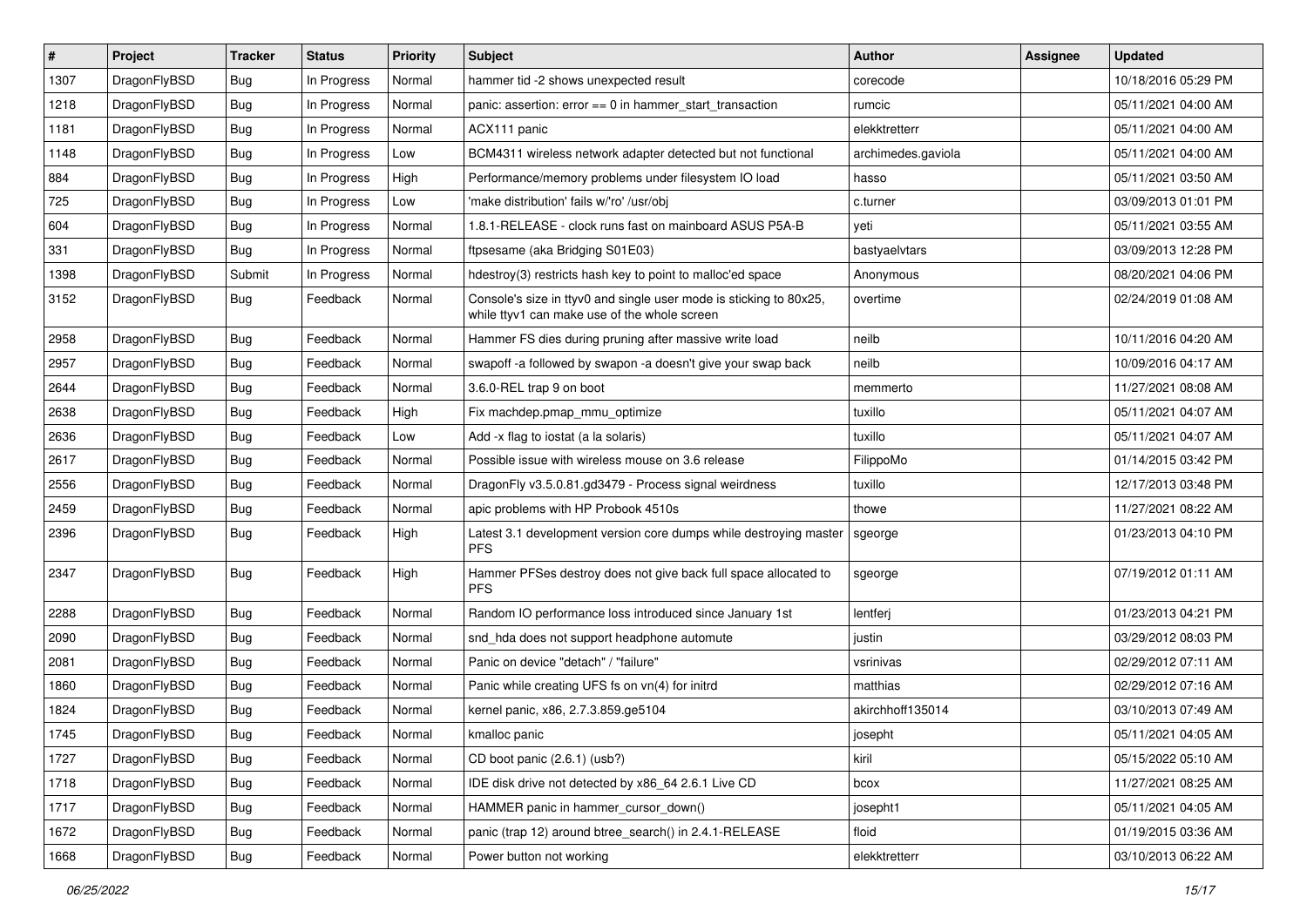| #    | Project      | <b>Tracker</b> | <b>Status</b> | <b>Priority</b> | Subject                                                                                                                                                   | Author         | <b>Assignee</b> | <b>Updated</b>      |
|------|--------------|----------------|---------------|-----------------|-----------------------------------------------------------------------------------------------------------------------------------------------------------|----------------|-----------------|---------------------|
| 1618 | DragonFlyBSD | Bug            | Feedback      | Normal          | collision for 'struct pmap' when using RPC and <sys user.h=""></sys>                                                                                      | carenas        |                 | 05/11/2021 04:05 AM |
| 1613 | DragonFlyBSD | Bug            | Feedback      | Normal          | USB Keyboard not working on master                                                                                                                        | elekktretterr  |                 | 05/11/2021 04:05 AM |
| 1592 | DragonFlyBSD | <b>Bug</b>     | Feedback      | Normal          | AcpiOSUnmapMemory: Warning, deallocation did not track<br>allocation.                                                                                     | eocallaghan    |                 | 06/02/2014 07:45 AM |
| 1591 | DragonFlyBSD | <b>Bug</b>     | Feedback      | Normal          | Lenovo X301 hangs with AHCI Driver CMD TIMEOUT<br>STS=d0 <bsy></bsy>                                                                                      | eocallaghan    |                 | 05/11/2021 04:05 AM |
| 1580 | DragonFlyBSD | <b>Bug</b>     | Feedback      | Normal          | Panic (Fatal trap 12: page fault while in kernel mode) while playing<br>with pf and netif names                                                           | rumcic         |                 | 12/21/2018 01:21 AM |
| 1577 | DragonFlyBSD | <b>Bug</b>     | Feedback      | Normal          | panic: assertion: leaf->base.obj_id == ip->obj_id in<br>hammer ip delete range                                                                            | qhwt+dfly      |                 | 05/11/2021 04:01 AM |
| 1563 | DragonFlyBSD | <b>Bug</b>     | Feedback      | Normal          | reset(1) doesn't reset terminal to the defaults                                                                                                           | hasso          |                 | 03/10/2013 04:17 AM |
| 1560 | DragonFlyBSD | <b>Bug</b>     | Feedback      | Normal          | Unable to modify partition table on ThinkPad T61p during install                                                                                          | rehsack        |                 | 01/15/2015 08:57 AM |
| 1521 | DragonFlyBSD | <b>Bug</b>     | Feedback      | Normal          | amd64 2.4 livecd won't mount root at boot                                                                                                                 | bolapara       |                 | 01/28/2018 03:45 AM |
| 1489 | DragonFlyBSD | <b>Bug</b>     | Feedback      | Normal          | panic: ufs dirbad: bad dir                                                                                                                                | rumcic         |                 | 03/10/2013 04:34 AM |
| 1486 | DragonFlyBSD | <b>Bug</b>     | Feedback      | Normal          | Interrupt storm related to SATA DVD device                                                                                                                | hasso          |                 | 05/11/2021 04:01 AM |
| 1481 | DragonFlyBSD | <b>Bug</b>     | Feedback      | Normal          | panic: assertion: kva p(buf) in soopt from kbuf (after ipfw pipe<br>show, 2.2.1-R)                                                                        | combiner       |                 | 05/11/2021 04:01 AM |
| 1456 | DragonFlyBSD | <b>Bug</b>     | Feedback      | Normal          | Microsoft wireless desktop problems                                                                                                                       | elekktretterr  |                 | 01/15/2015 08:34 AM |
| 1454 | DragonFlyBSD | <b>Bug</b>     | Feedback      | Normal          | Unable to boot from external USB DVD drive                                                                                                                | elekktretterr  |                 | 05/11/2021 04:01 AM |
| 1448 | DragonFlyBSD | <b>Bug</b>     | Feedback      | Normal          | panic: assertion: _tp->tt_msg->tt_cpuid == mycpuid in<br>tcp_callout_active tcp_output tcp_usr_send netmsg_pru_send<br>netmsg service tcpmsg service loop | dillon         |                 | 05/11/2021 04:00 AM |
| 1429 | DragonFlyBSD | <b>Bug</b>     | Feedback      | Normal          | vkernel bug - "mfree: m->m_nextpkt != NULL"                                                                                                               | dillon         |                 | 05/11/2021 04:00 AM |
| 1387 | DragonFlyBSD | <b>Bug</b>     | Feedback      | Normal          | zero-size malloc and ps: kvm_getprocs: Bad address                                                                                                        | qhwt+dfly      |                 | 05/11/2021 04:00 AM |
| 1332 | DragonFlyBSD | <b>Bug</b>     | Feedback      | Normal          | DFBSD 2.2 - Booting usbcdrom/usbsticks on thinkpad hangs on<br>"BTX Halted"                                                                               | tuxillo        |                 | 05/11/2021 04:00 AM |
| 1330 | DragonFlyBSD | <b>Bug</b>     | Feedback      | Normal          | Hammer, usb disk, SYNCHRONIZE CACHE failure                                                                                                               | josepht        |                 | 06/02/2014 04:56 AM |
| 1282 | DragonFlyBSD | <b>Bug</b>     | Feedback      | Normal          | panic (trap 12) when booting SMP kernel on Atom 330 (dual core)                                                                                           | tomaz.borstnar |                 | 05/11/2021 04:00 AM |
| 1250 | DragonFlyBSD | Bug            | Feedback      | Normal          | Panic upon plugging an USB flash drive into the machine                                                                                                   | rumcic         |                 | 03/10/2013 05:17 AM |
| 1249 | DragonFlyBSD | <b>Bug</b>     | Feedback      | Normal          | panic: ffs vfree: freeing free inode                                                                                                                      | rumcic         |                 | 03/10/2013 05:13 AM |
| 1144 | DragonFlyBSD | <b>Bug</b>     | Feedback      | Normal          | Incorrect clock under KVM                                                                                                                                 | msylvan        |                 | 03/09/2013 01:17 PM |
| 1101 | DragonFlyBSD | <b>Bug</b>     | Feedback      | Normal          | ohci related panic                                                                                                                                        | polachok       |                 | 05/11/2021 04:00 AM |
| 979  | DragonFlyBSD | <b>Bug</b>     | Feedback      | Normal          | Failure-prone USB mass storage (SB600? msdosfs? CAM?)                                                                                                     | floid          |                 | 01/15/2015 08:38 AM |
| 846  | DragonFlyBSD | Bug            | Feedback      | Normal          | USB bugs:usb mouse can't used!                                                                                                                            | frankning      |                 | 01/15/2015 08:36 AM |
| 806  | DragonFlyBSD | <b>Bug</b>     | Feedback      | Normal          | boot error on MacBook                                                                                                                                     | tralamazza     |                 | 06/04/2022 05:28 AM |
| 570  | DragonFlyBSD | Bug            | Feedback      | Normal          | 1.8.x: ACPI problems                                                                                                                                      | qhwt+dfly      |                 | 06/02/2014 03:45 AM |